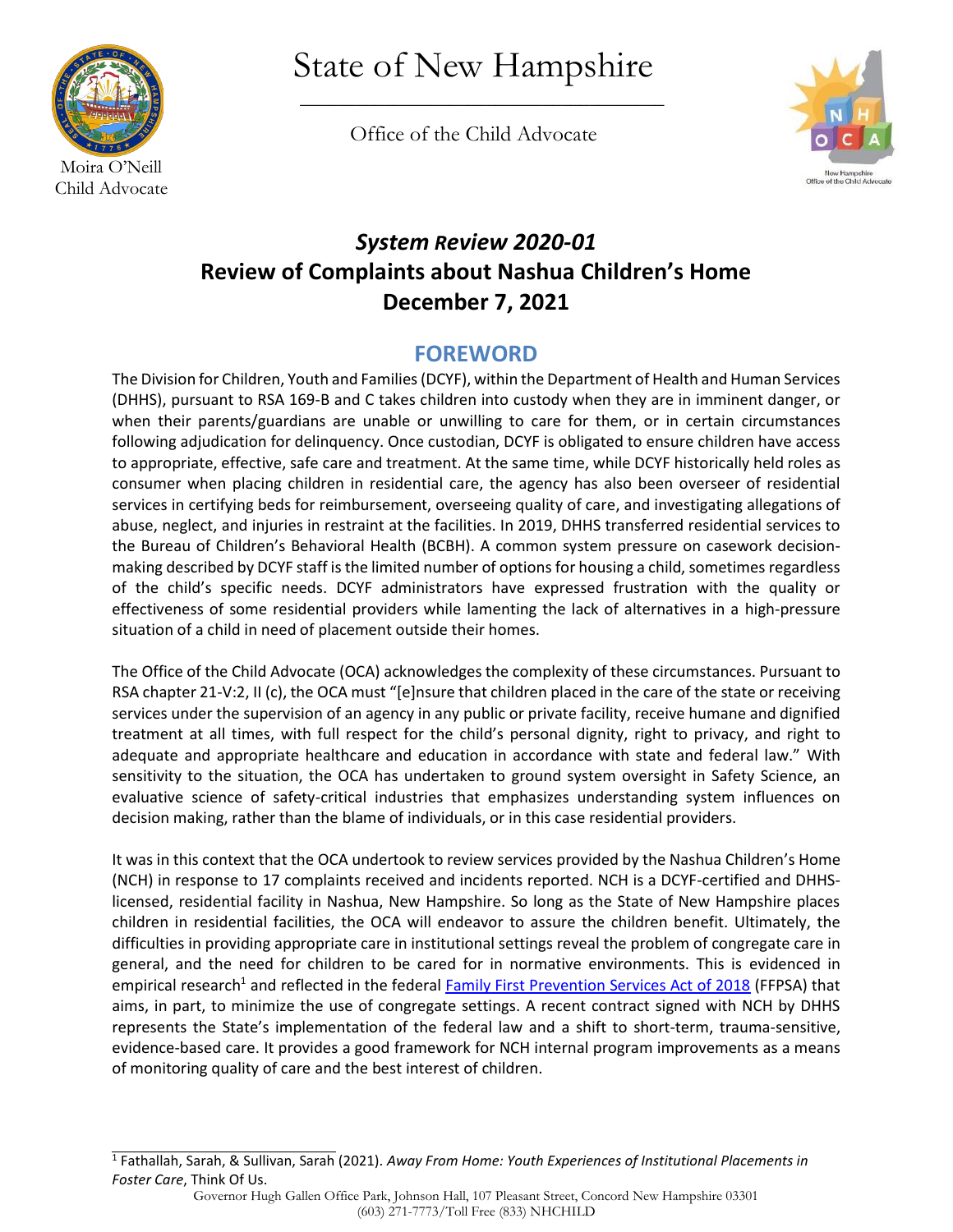During this review, NCH was in the process of pursuing accreditation to meet criteria for a qualified residential treatment program (QRTP) under the FFPSA. Among other things, qualification for accreditation included staff training in trauma-informed care. To that end, the OCA was told in September 2020 that NCH staff were participating in the first trauma-informed care training in the history of the facility.

Awareness of long-term effects of trauma on child development emerged in the mid-1980s, most notably described i[n the Felitti and Anda study \(1995\)](https://pubmed.ncbi.nlm.nih.gov/31104722/) on adverse childhood experiences (ACE). This growing body of knowledge firmly rooted trauma sensitivity in therapeutic care of children with histories of abuse and neglect, that typically lead to placement of children at facilities like the NCH. Recognizing this, the State of New Hampshire and other partners were early adopters of trauma-informed care, funding free training for residential program staff for more than a decade. The NCH reportedly did not participate in training offerings. The science that informs the understanding of child development and best practice is evolving rapidly. Providers may be resistant to change due to lack of exposure to the new knowledge, over-reliance on set routine, lack of resources to overhaul ineffective models of care, or delayed demands for change from an overburdened and conflicted consumer/oversight State system.

The State recently shifted from casual vendor relationships to procuring specific residential care creating contracted expectations that did not formerly exist. NCH pursued and was awarded a contract, approved by the Governor and Counsel on July 28, 2021. The new contract requires evidence-based, traumainformed care. The contract represents a commitment by NCH to provide the best care possible for children. It serves as an opportunity to guide NCH organizational practice and cultural change. It also situates both NCH and DHHS to monitor potential areas of organizational weakness through contract implementation and compliance. This review highlights concerns that underscore areas to watch in contract compliance, reinforcing the opportunity presented by the new contract.

This review took into consideration several sources of information: the complaints and incident reports brought to the OCA, NCH policy and practice, the new contract, and the latest research on child development and trauma-informed care. The OCA makes the following recommendations:

- **NCH** Update the *NCH Behavioral and Emotional Support Guide* (NCH Guide) to reflect practice and policy consistent with requirements in the contract for evidence-based trauma-informed care
	- o Implement documented discharge planning upon admission
	- $\circ$  Upon admission, develop behavioral intervention safety plans for each child consistent with the requirements of RSA 126-U:3 to reduce the incidents of restraint
	- $\circ$  Create and implement a formal reduction plan for restraints with measurable goals
	- $\circ$  Develop a consistent practice and documentation system for medical and mental health management and medication monitoring
	- $\circ$  Consult with DCYF nurses on children's medical care and medications
	- o Staff would benefit from training to include:
		- Residential Counselor Core Training (RCCT) through the Child Welfare Education Partnership
		- [One Trusted Adult](https://www.onetrustedadult.com/programs) training in engaging and working with children
		- [Know and Tell](https://knowandtell.org/) mandated reporter training
		- National Association of State Mental Health Program Directors' [Six Core](https://www.nasmhpd.org/content/six-core-strategies-reduce-seclusion-and-restraint-use) [Strategies©](https://www.nasmhpd.org/content/six-core-strategies-reduce-seclusion-and-restraint-use) training
	- o Develop flexible and creative accommodation for visiting and caregiver engagement, including during public health crises
	- $\circ$  Pivot to community-based offerings and supportive transitions of resident children
- **DCYF** –Document communications with NCH, including all court orders and plans for children's care and permanency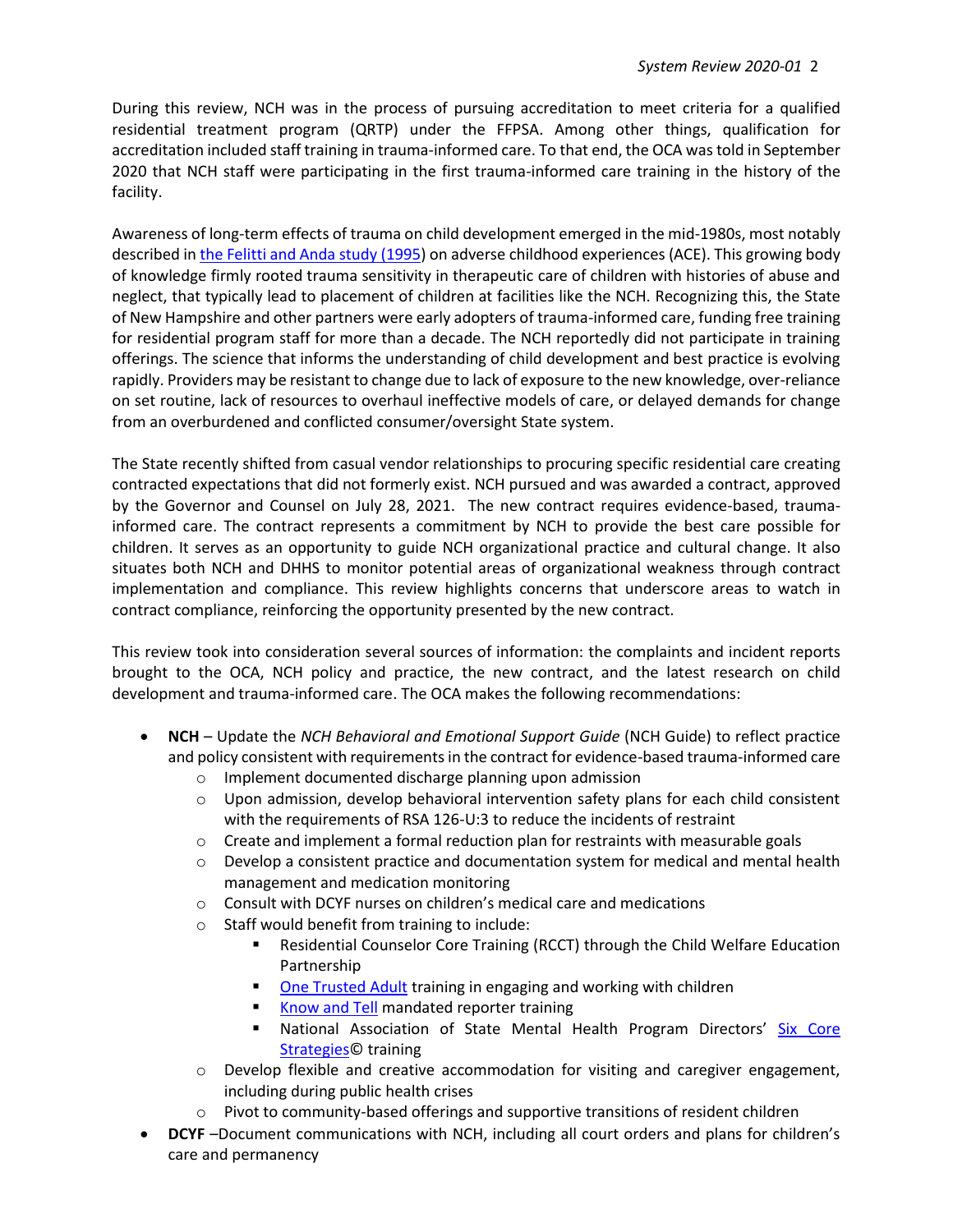- **BCBH** Monitor compliance with NCH contract requirements. Give specific attention to traumainformed care, use of restraint, and medical care; and track outcomes for children
	- $\circ$  Track employment of evidence-based, trauma-informed models of care with associated training for all NCH staff
	- o Ensure training and implementation of Six Core Strategies© and general traumainformed care<sup>2</sup>
	- o Monitor incidence of restraints and use of Quiet Room for punishment and promote elimination of these practices
	- o Inform and monitor compliance with court orders
	- o Monitor appropriate employment of clinical professionals and systems for implementing all levels of medical and mental health treatment
	- o Monitor discharge planning and associated outcomes
	- o Monitor for evidence of a culture and practice that envisions family and community connections in normative living arrangements with expectation of limited short stay in residential care
- **DCYF/BCBH** Commit to/have confidence in transitioning from congregate care to communitybased services. Lessen dependency to place children at NCH.

<sup>&</sup>lt;sup>2</sup> Note: NCH is reported to have begun trauma-informed care training in September 2020 and attended introduction to 6-Core Strategies © in October 2021.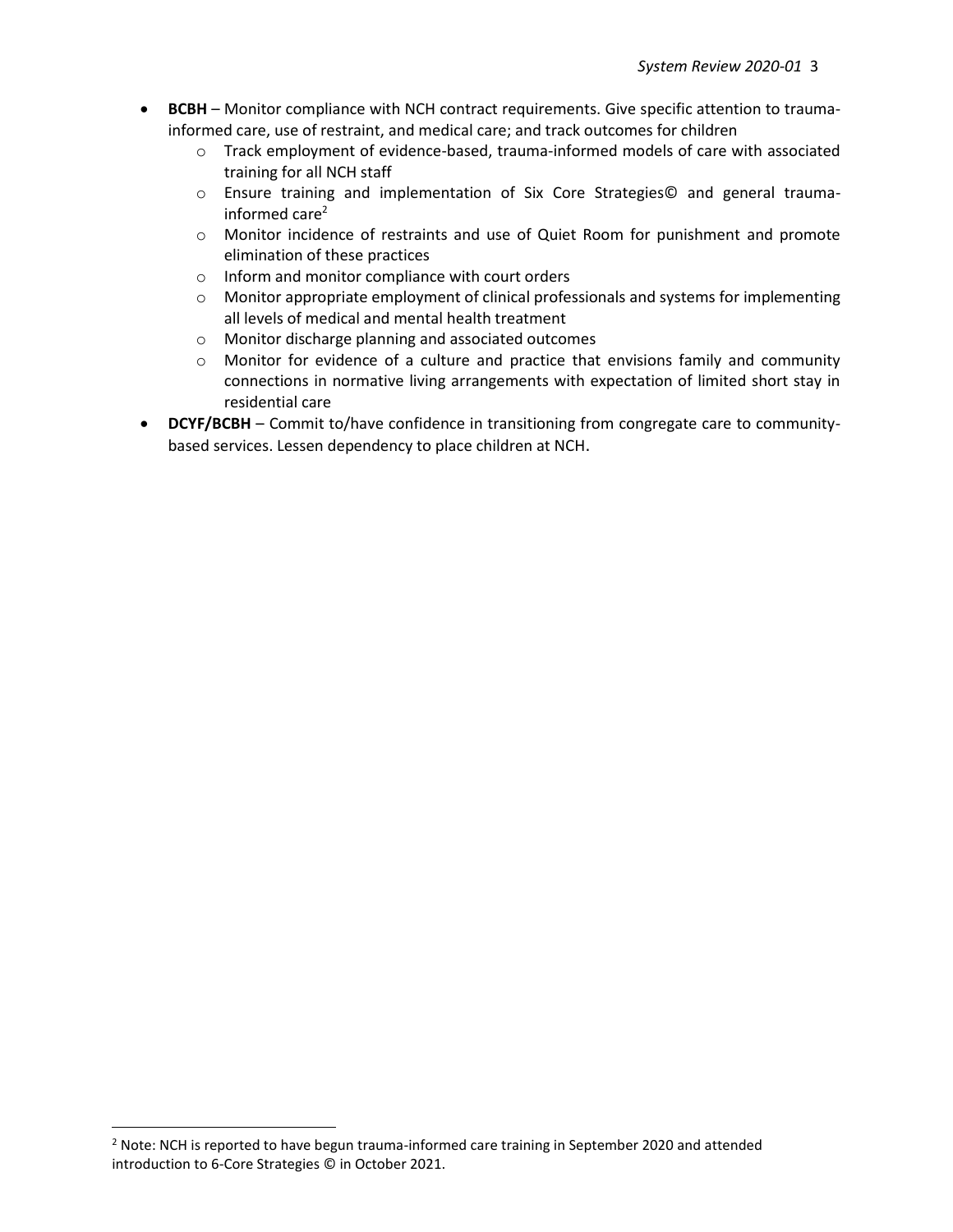# *Table of Contents*

| Foreword              |                                                                                                                | 1              |
|-----------------------|----------------------------------------------------------------------------------------------------------------|----------------|
| Table of Contents     |                                                                                                                | 4              |
| System Review 2020-01 |                                                                                                                | 5              |
| I.                    | Service Area and Summary of Identified Concern:<br>Safety and quality of care for children in residence at NCH | 5              |
| ΙΙ.                   | Office of the Child Advocate: Authority and Responsibility                                                     | 5              |
| III.                  | <b>Summary of Review Process</b>                                                                               | 6              |
| IV.                   | <b>Facility Review</b>                                                                                         | 8              |
|                       | Nashua Children's Home Themes of Concern<br>А.                                                                 | 8              |
|                       | <b>Complaint Findings and Analysis</b><br>В.                                                                   | 8              |
|                       | 1. Trauma-informed care                                                                                        | 9              |
|                       | Use of Imposed Separation                                                                                      | 10             |
|                       | Use of Restraints                                                                                              | 12             |
|                       | <b>Reported Restraints</b>                                                                                     | 15             |
|                       | <b>Staff Interactions with Children</b>                                                                        | 16             |
|                       | Analysis of Trauma-informed Care                                                                               | 17             |
|                       | 2. Orders of authority                                                                                         | 18             |
|                       | Analysis of Orders of Authority                                                                                | 20             |
|                       | 3. Permanency                                                                                                  | 20             |
|                       | Analysis of Permanency                                                                                         | 21             |
| V.                    | Conclusion                                                                                                     | 22             |
| VI.                   | Recommendations                                                                                                | 23             |
| VII.                  | <b>Agency &amp; Facility Feedback</b>                                                                          | 24             |
|                       | Appendix A - DHHS Response<br>Appendix B - NCH Response<br>Appendix C - OCA Response to NCH Response           | 25<br>26<br>32 |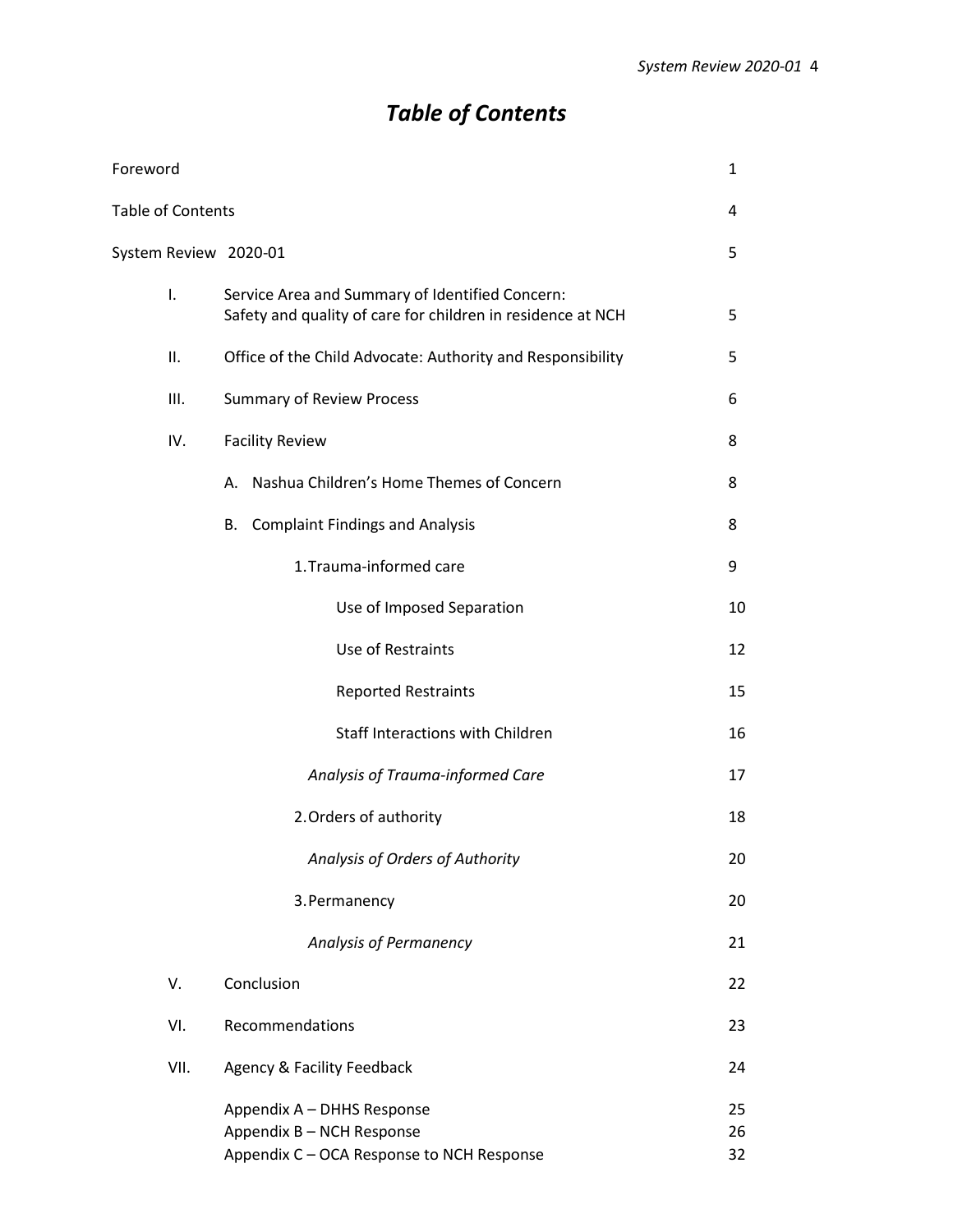## *System Review 2020-01*

## **I. Service Area and Summary of Identified Concern: Safety and quality of care for children in residence at Nashua Children's Home**

The OCA reviewed operations and care of children placed by DCYF at NCH in Nashua, NH. The OCA received 17 complaints about incidents and practices that occurred at NCH over the period from March 2019 to October 2020. The complaints were generated by:

- DCYF field staff, supervisors, and administrators
- Family members
- Former NCH residents
- Former NCH staff
- Foster parents
- Legislators
- NCH residents' attorneys

In addition to citizen complaints, the OCA noted trends in incident reports at the facility warranting attention, specifically incidents involving the use of restraint and isolation.

During the time of this review, DHHS classified NCH as an intensive residential program. It is licensed by the DHHS Child Care Licensing Unit (CCLU) for 55 beds and certified by DCYF for 46 of those beds.

### **II. Office of the Child Advocate: Authority and Responsibility**

The OCA is an independent and impartial state agency statutorily mandated to oversee State-provided and arranged services for children to assure protection of their best interests and to promote effective reforms. RSA chapter 21-V is the OCA's guiding statute. Under RSA 21-V:2, III (a) the OCA shall "[u]pon its own initiative or upon receipt of a complaint, review and if deemed necessary, … investigate the actions of any agency and make appropriate referrals …." RSA 21-V:1, I defines "[a]gency" to mean "any department, institution, bureau, or office of the state, as well as other public and private children and youth service organizations providing services under contract or agreement with an executive agency; provided that 'agency' shall not include the judicial council or any entity for which the council provides services." RSA 21-V:2, III(b) further provides that the OCA shall "[i]nvestigate those complaints in which the child advocate determines that a child or family may be in need of assistance from the office or a systemic issue in the state's provision of services is raised by the complaint." The OCA shall also "[a]dvise the public, governor, commissioners, speaker of the house of representatives, senate president, and oversight commission about how the state may improve its services to and for children and their families." RSA 21-V:2, II(e).

To ensure transparency of government and build trust with citizens, the OCA will periodically conduct system reviews to identify opportunities for system strengthening. At the completion of a system review, the OCA may make recommendations or share any key points for learning to improve policies, practices or procedures or influence broader systemic reform. The OCA strives to provide citizens and stakeholders clear and concise information concerning the system reviews in which the OCA issues recommendations. The OCA will not release the names, addresses or any other identifying information of individuals subject to any confidential proceeding or statutory confidential provision, *see* RSA 21-V:5, V(a), nor shall the OCA release system review findings publicly if there is a pending law enforcement investigation or prosecution, *see* 21-V:5, V(b).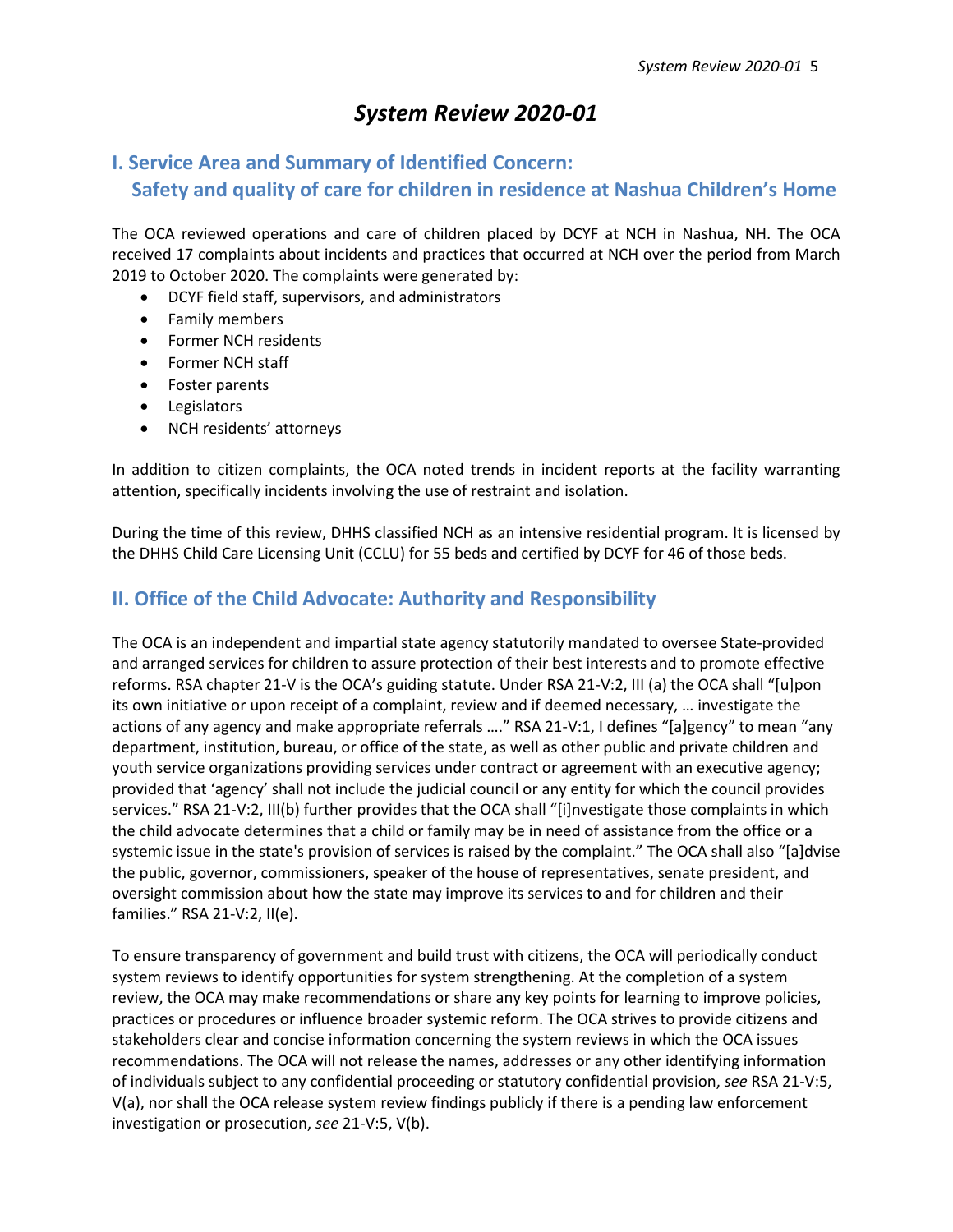## **III. Summary of Review Process**

The OCA began receiving complaints regarding incidents and quality of care of children placed at NCH in March 2020. Prior to commencing a review, the OCA determines whether DHHS processes are undertaken to completion. This routinely includes:

- DCYF Special Investigations Unit (SIU) investigations of allegations of abuse or neglect in a residential facility, $3$
- CCLU investigations of violation of laws or administrative rules, and
- General case management by child protection and/or juvenile justice services

These DHHS processes, especially the investigations, take time. During that time, the OCA made inquiries to clarify and/or prompt DHHS actions to address individual complaints. In some instances, the OCA arrived at different conclusions than SIU or CCLU. The SIU and CCLU's authority is prescribed by statute, administrative rules, or policy. 4

The OCA's oversight of children's services, pursuant to RSA 21-V, is grounded in promoting children's best interest.<sup>5</sup> While the OCA too seeks to ensure agencies operate in compliance with rules and laws, the expectation of oversight and promoting children's best interest lends a wider lens to the full context of children's care. Arriving at different conclusions from the SIU or CCLU is reflective of that wider lens to go beyond individual incident to examine the context of the event, infrastructure of practice standards, empirically informed approaches to care, and organizational culture as it affects the implementation of practice models, policy, and law of the system at-large. The OCA also shines the wider lens on prior and subsequent actions of the agency or organization to better understand how parties arrived at the complaint-prompting event.

With the goal of promoting internal review and NCH-driven adjustment of practice, the OCA shared a selection and general themes of complaints with the NCH director. The director confirmed that incidents about which the OCA received complaints had occurred. The director did not characterize the incidents as problematic. He cited communications with the SIU and CCLU and their lack of investigation findings as evidence NCH practices were appropriate. The director also provided information about some changes in policy and training, including trauma-informed training and a new policy on staff social media posting, both of which signaled potential for improved care of children at NCH. There was no acknowledgment of the potential negative effect the actions that were the subject of complaints could have on children. The OCA further met with the president of the NCH board of directors (board) and provided a brief summary of the complaints.

After a preliminary meeting with the president of the board, the OCA wrote to the full board to bring concerns to their attention. The OCA listed 13 issues that were subject of complaints, two of which were personnel matters that the OCA explained would not be investigated. There were also three general concerns noted to the board, including

- Over-reliance on physical restraint
- Inadequate response to staff concerns affecting morale
- Delays in staff reporting suspected abuse or neglect

<sup>&</sup>lt;sup>3</sup> To further ensure the safety of NH children, a Special Investigations Unit (SIU) within DCYF investigates all allegations of abuse and neglect in foster homes, institutional settings, and residential, educational, and treatment facilities. <https://www.dhhs.nh.gov/dcyf/cps/index.htm>

<sup>4</sup> The CCLU's authority stems from RSA chapter 170-E and the applicable New Hampshire Administrative Rules, He-C 4000 et. seq. DCYF SIU's authority stems from RSA 169-C and DCYF Policy *1164, Intake of Special Investigation Reports.* 

<sup>5</sup> RSA 21-V:2, II(a).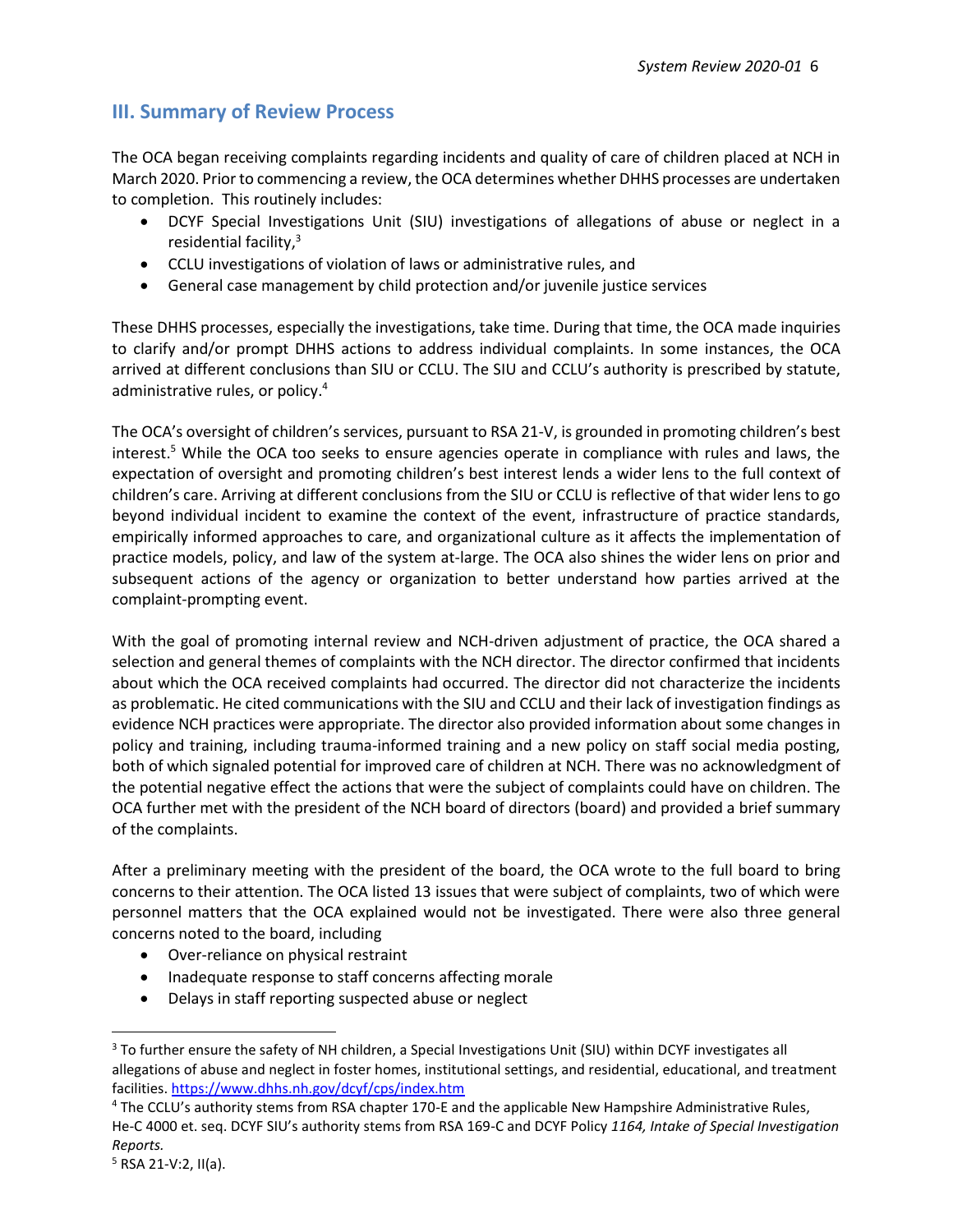Assessing the complaints and concerns as reflecting cross program aspects and organizational culture, the OCA's summary to the board focused on four cases, outlining case details for the board. Each case included learning points and reflective questions to guide contemplation of the meaning of the actions as they impacted the wellbeing of resident children. The OCA's intention was to prompt the board to examine program practices to identify areas for strengthening and improvement. In an apparent miscommunication, the board interpreted the OCA's list and limited case detail as incomplete investigation to which they were unable to respond. The board also found the complaints "generally outside the scope of the Board's oversight ...."<sup>6</sup> Of the cases for which the OCA provided details, the board responded that they were, "not in a position to second-guess [the director's] (and his staff's) clinical judgement on these issues as they pertain to specific cases and/or the response provided by [the director] to you as he is the person with the most direct knowledge to speak to NCH's position relative to the same." In certain areas, the board did note and commit to policy and procedure review and training. The board "committed to ensuring the on-going well-being and care of the children at Nashua Children's Home …."

Subsequent to communications with the board, data collection, including interviews, continued. In a snowball effect common with system review, the OCA received additional complaints and/or supportive comments and requests to complete the review. To be clear, this report again represents only synthesized themes to reflect general concerns about organizational culture and practice. Details are limited in accounts of cases to protect involved children's privacy. The findings and recommendations should be viewed as opportunity for program improvement and measuring contract implementation and compliance in the interest of children.

#### **Methods employed in this review included:**

- Document review
	- o NCH, DCYF and DHHS records including
		- Case notes
		- Individual medical records
		- Treatment plans
		- Communications
	- o NCH, DCYF and DHHS policies and procedures
	- o Websites and social media
	- o NCH, BCBH, & DCYF Personal communications and staff notes
	- o Federal and state statutes and rules
- Interviews and electronic communication with
	- o Complainants
	- o DCYF administrators, supervisors, and field staff
	- o DHHS CCLU administrators and staff
	- o Court appointed special advocates/Guardian ad Litem (CASA/GAL)
	- o NCH director, staff, former staff, and board of directors
	- o Former NCH residents
- Observation of facility video and photographs
- Literature review including standards and models of behavioral and physical care, child development, childhood trauma and adverse childhood experiences, and impact of restraint and seclusion on children, including instruction in use of physical restraint
- One of the incidents in a complaint was also the subject of an OCA System Learning Review (SLR). The SLR is a review process, grounded in Safety Science, that facilitates review of systemic impact on decision making by a team of experts in the field.

<sup>6</sup> Personal communication, (November 2020).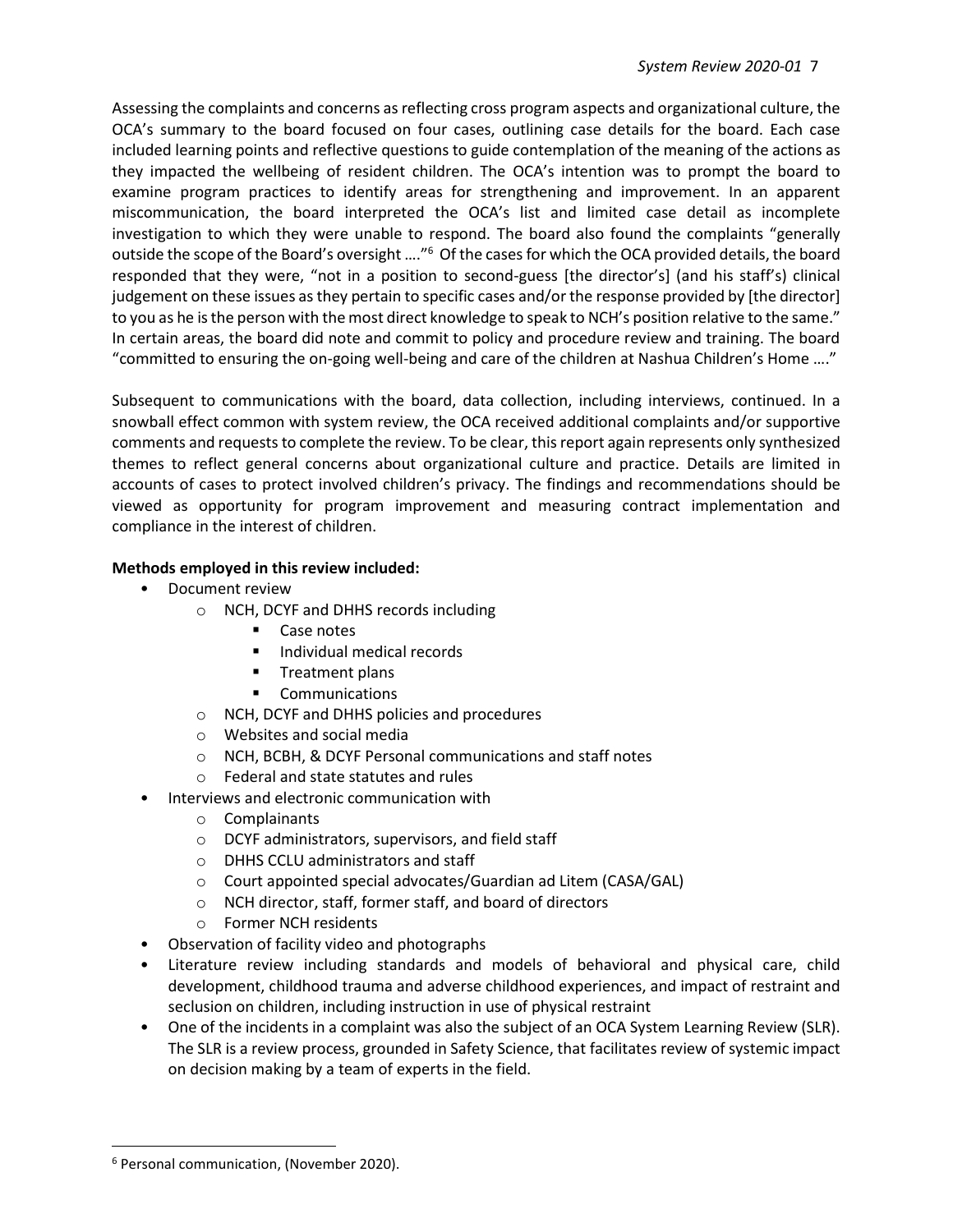Representatives from NCH and DHHS cooperated with all OCA requests for information and contributed thoughtful analysis of DCYF/DHHS processes. The OCA is grateful for their assistance. The OCA also wishes to acknowledge the important contribution from complainants and children affected by NCH services. They have provided an opportunity to learn and improve conditions for all children served in New Hampshire.

### **IV. Facility Review**

#### **A. Nashua Children's Home Themes of Concern**

While it is effective and often necessary to intervene on behalf of a single child, the OCA endeavors to identify system trends that, when addressed, will improve circumstances for all children. In the primary stages of this review, document review, and in some cases complimenting interviews confirmed credibility of complaints. In the cases of three children, the OCA undertook to advocate on their behalf to ensure their immediate needs were met. Two DCYF staff interviewed for this review expressed concerns about their perception of over-use of physical restraints at NCH, unwillingness to accommodate therapeutic needs or therapeutic matching between child and therapist, and lack of support for visits or transitions to foster or adoptive homes. Despite these concerns, the DCYF staff explained a shortage of appropriate foster parents left DCYF in the difficult position of relying upon NCH for a place to put children. Three themes emerged among all complaints and incidents from the beginning of the review and beyond those issues brought to the board. They signaled need for organizational and system examination and improvement. They included:

- **1. Trauma-informed care**
- **2. Orders of authority**
- **3. Permanency**

In addition to complaints about the care and treatment of children, the OCA received several complaints about NCH staff-management relations. The OCA generally does not review personnel complaints. Those concerns are best addressed internally. However, all parties should be aware of potential for staff morale problems impacting the experience of children and their access to appropriate care.

Significantly, this review included referrals for allegations of abuse or neglect at NCH made by NCH staff to DCYF abuse/neglect central Intake more than six months after the alleged incidents occurred. In New Hampshire, all adults are mandated reporters under RSA 169-C:29. Absent a full review to identify influences on NCH staff delays in reporting, training may reinforce knowledge and actions required under the law. Delayed reporting of suspected abuse or neglect of children potentially leaves children in harms way. Delayed reporting also subjects the credibility of reports to question. Staff who delay reporting postemployment may, as happened with NCH former employees, appear to be "disgruntled former employees" risking credible concerns to be dismissed. In response to the OCA's feedback, the NCH board committed to update staff training. A partnership between the Granite State Children's Alliance and DCYF offers free training for mandated reporters through the **Know and Tell** initiative.

#### **B. Complaint Findings and Analysis**

In this section, individual complaints are synthesized under prevailing themes. Due to the delay in reporting this review, the circumstances of individual children have already been improved and/or they departed from NCH. Resolution of complaints does not always represent learning orsystem improvement. There is benefit in review and analysis of each situation to determine factors that may provide opportunity for learning and growth, acknowledge system improvement, and serve to inform system-wide strengthening.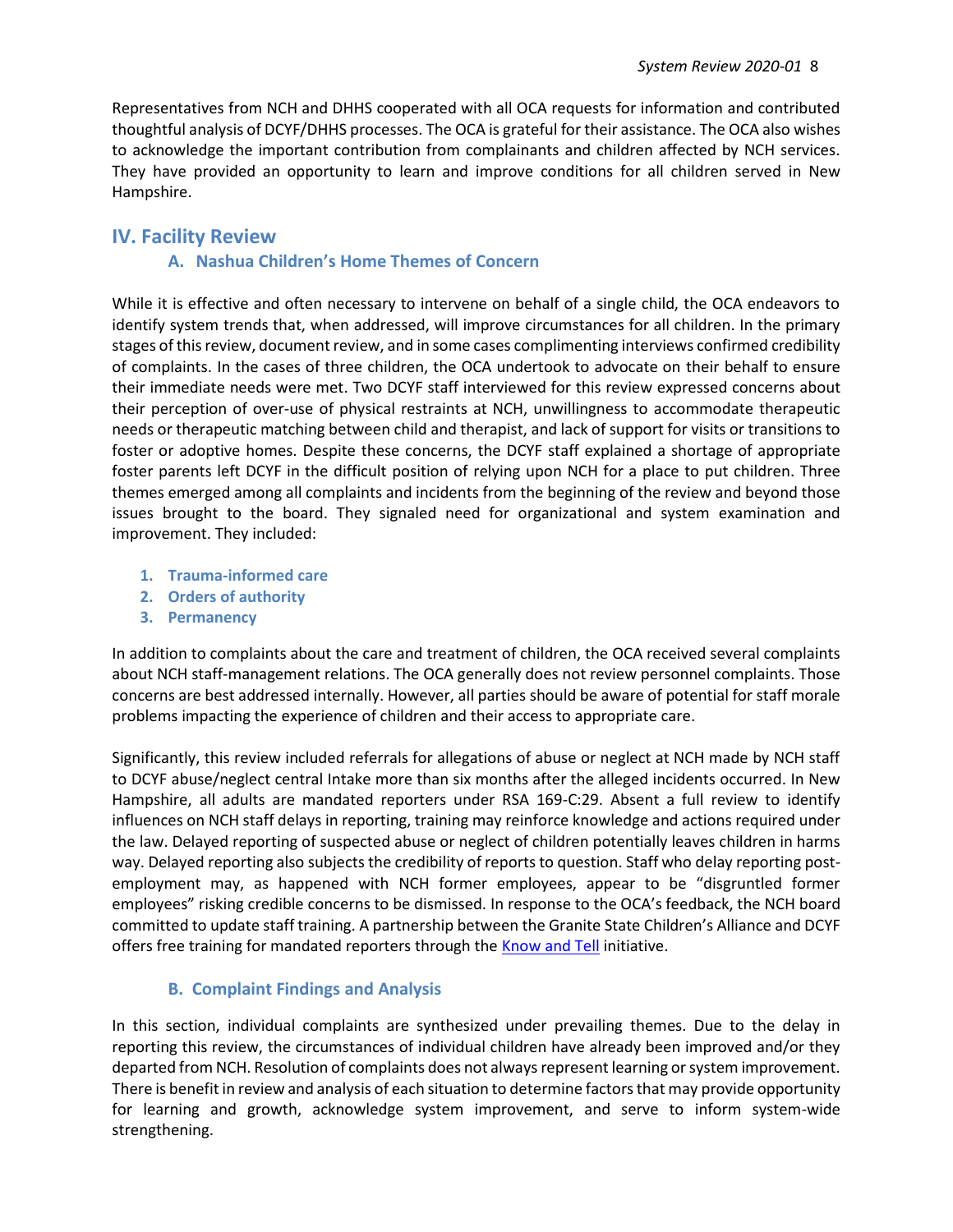As DHHS embarks on a new, procured residential service model, this review serves as a guide in assessment of contract compliance and continuous quality improvement. On July 14, 2021 the Governor & Council approved a 3-year contract with NCH for 46 beds at a total of \$9,804,960.00 (approximately \$71,050 per child per year or \$199.58 per child per day)<sup>7</sup> (<u>the contract</u> – see Agenda Item 14). The contract contains a section on Scope of Services (Exhibit B) that outlines expected services and approach to service delivery.

Relevant contractual expectations are listed in each section of identified themes of concern below. Each section includes a brief description of the theme. The new contractual obligations, not in place at the time reported events took place, now serve as a framework for quality improvement and contract compliance towards effective care of children.

#### **1. Trauma-informed care**

#### **New Standard of Care Set by Contractual Expectation:**

- 1.3.5. The Contractor shall provide residential treatment services with the purpose of: Providing services that are trauma-informed and implementing evidence-based practices to ensure the highest quality of care and the best possible outcomes for the individual
- 1.11.3.4. Staff training that includes but is not limited to the:

1.11.3.4.1. Trauma model and other evidence-based practices utilized in treatment and incorporate applicable concepts and strategies

1.11.3.4.2. Clinical Evidence-Based Practices used to deliver the residential treatment services

The context for trauma-informed care is the circumstances of children placed in residential facilities. Children arrive in those facilities with significant history of adverse childhood experiences (ACEs), placement out of home being one of them. As the OCA has reported previously, children placed in institutional facilities experience trauma or diagnosed post-traumatic stress disorder at a rate more than twice that of combat veterans.<sup>8</sup> They may suffer from hyperactive, impulse and dysregulation disorders, sensory disorders, depression, anxiety, suicidality, and other psychopathologies, all of which may manifest as disruptive behavior.<sup>9,10</sup> While the long-term damage of adverse experiences can be debilitating, supportive experiences can rehabilitate and mitigate those effects, allowing for healthy development.<sup>11</sup> For traumatized children to heal and grow, they benefit most from nurturing, supportive relationships; feeling safe, stable and protected in a just environment; feeling a sense of social connectedness; and learning social competencies.<sup>12</sup> When placing children in an environment for the express therapeutic

<sup>&</sup>lt;sup>7</sup> Shibinette, L (2021)[. Personal communication / Requested Action](https://sos.nh.gov/administration/miscellaneous/governor-executive-council/2021-meetings/july-14-2021/july-14-2021/) to Governor Christopher T. Sununu and the Honorable Council June 28, 2021. Governor & Executive Council, Agenda Item 14.

<sup>8</sup> Purvis, KB, Cross, DR, Dansereau, DF & Parris, SR, (2013). Trust-based relational intervention (TBRI): A systemic approach to complex developmental trauma. *Child & Youth Services*, 34(4): 360-386. DOI:

<sup>10.1080/0145935</sup>X.2013.859906.

<sup>9</sup> Connor, DF, Doerfler, LA, Toscano Jr., PF, Volungis, AM & Steingard, RJ, (2004). Characteristics of children and adolescents admitted to a residential treatment center*. Journal of Child and Family Studies*, 13(4): 497-510. DOI: 10.1023/B:JCFS.0000044730.66750.57

<sup>&</sup>lt;sup>10</sup> Cohen, JA, Mannarino, AP, Jankowski, K, Rosenberg, S, Kodya, S, & Wolford II, GL, (2016). A randomized implementation study of trauma-focused cognitive behavioral therapy for adjudicated teens in residential facilities. *Child Maltreatment*, 21(2): 156-167. 156–167. doi:10.1177/1077559515624775.

<sup>&</sup>lt;sup>11</sup> Sege, RD & Browne, CH, (2017). Responding to ACEs with HOPE: Health outcomes from positive experiences. *Academic Pediatrics*, 17 (7S): S79-S85.

<sup>12</sup> Sege, RD & Browne, CH, (2017).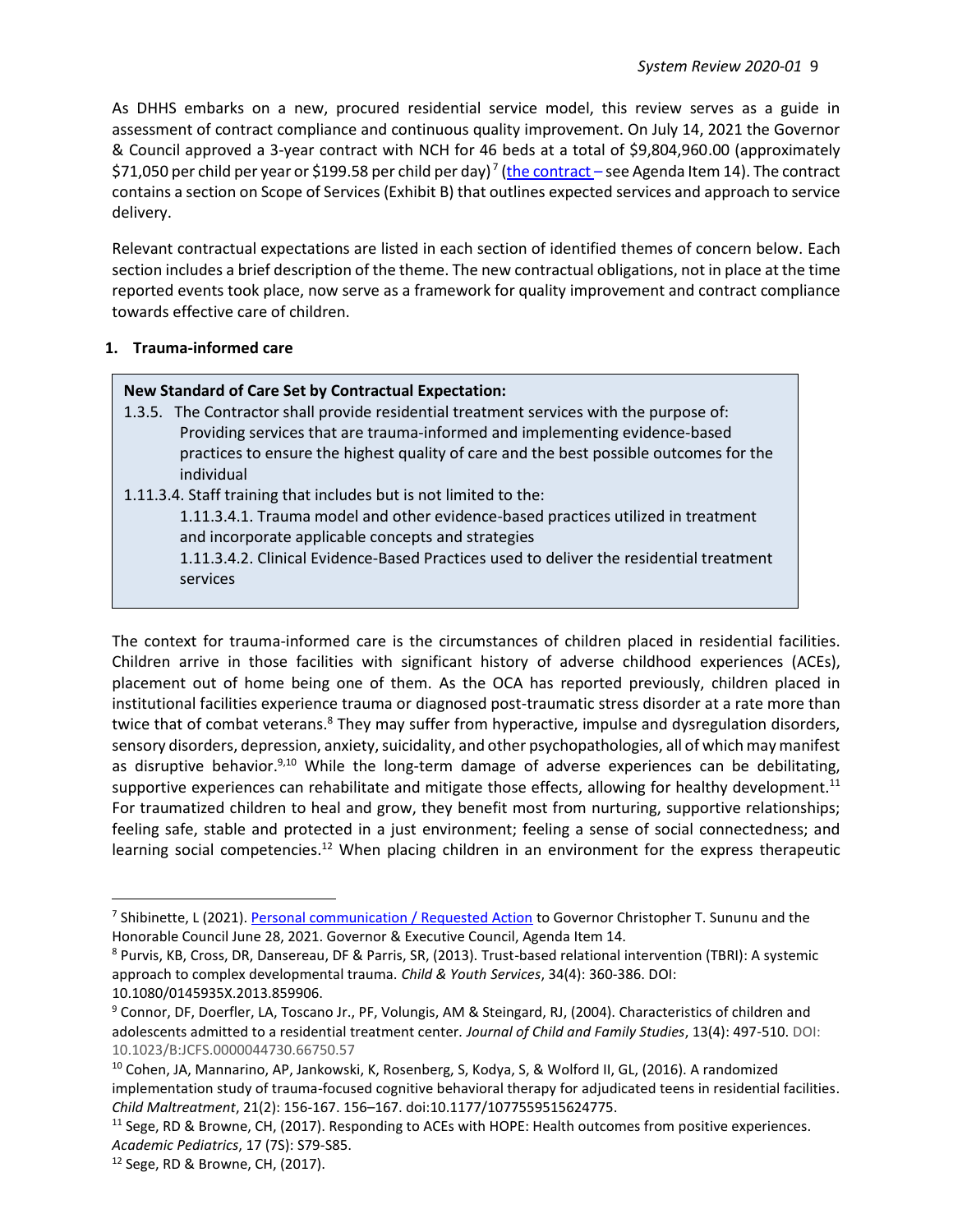purpose of healing, it falls upon the residential provider to ensure the milieu includes these healing factors.

In the review of complaints and incident reports the OCA received, several factors emerged that may contribute to, or exacerbate trauma's effects. The OCA noted that in interview, the NCH expressed skepticism of the provision of evidence-based care now included in contract expectations. They questioned the value of evidence-based practices and noted conversations with BCBH staff in which they suggest NCH's "practice-based evidence" informed their own development of a practice model.

The areas of most concern to have traumatic effect included the use of isolation from the resident community and physical restraint. Seclusion and restraint traumatize or re-traumatize subject children and witnessing peers, setting back recovery.<sup>13</sup> A third factor included staff interactions with children that may have interfered with establishment and maintenance of the trusting, supportive relationships grounded in respect that are necessary for children to feel safe and connected.<sup>14</sup>

#### **New Relevant Standard of Care Set by Contractual Expectation:**

1.11.3. Staff training and Development

1.11.3.5. De-escalation and restraint model which supports the limited use of restraints or seclusion in accordance with RSA 126-U and aligns with the Six Core Strategies©

1.14 Restraint and Seclusion Practices

1.14.1-3 address training in de-escalation and limiting use of restraints per Six Core Strategies©. 1.14.4. The Contractor shall work with the Department and other partners towards a zero restraint practice.

1.14.5. The Contractor shall develop restraint and seclusion policies and develop a method of review that will support reduction and elimination of restraint and seclusion.

#### *Use of Imposed Separation*

NCH utilizes a "Quiet Room" <sup>15</sup> for children who need a calming space, are dysregulated, or who otherwise need to be separated from the NCH community. The NCH states that placement in the Quiet Room is not

<sup>&</sup>lt;sup>15</sup> The Quiet Room consists of a wall of telephone-booth-sized stalls open to the room. Each is fitted with what appear to be two horizontal metal panels, one flush to the back wall at a 90-degree angle and one several inches below and in front of the top one, also at a 90-degree angle making a seat. From appearances, a child may sit on the lower panel facing the wall with a small shelf to lean on or sit facing out with the upper panel sharply supporting the back. In front of the stalls there is a desk facing the stalls and behind the desk on the wall, there appears to be shelving. In one video the OCA viewed, there was also a chair that a staff sat in at the far end of the desk, closest to the door.



<sup>13</sup> Substance Abuse and Mental Health Services Administration, (2011). *The Business Case for Preventing and Reducing Restraint and Seclusion Use*. HHS Publication No. (SMA) 11-4632. Rockville, MD: Substance Abuse and Mental Health Services Administration.

<sup>14</sup> Raney, B (2019). *One Trusted Adult: How to Build Strong Connections & Healthy Boundaries with Young People*. Circle Talk Publishing.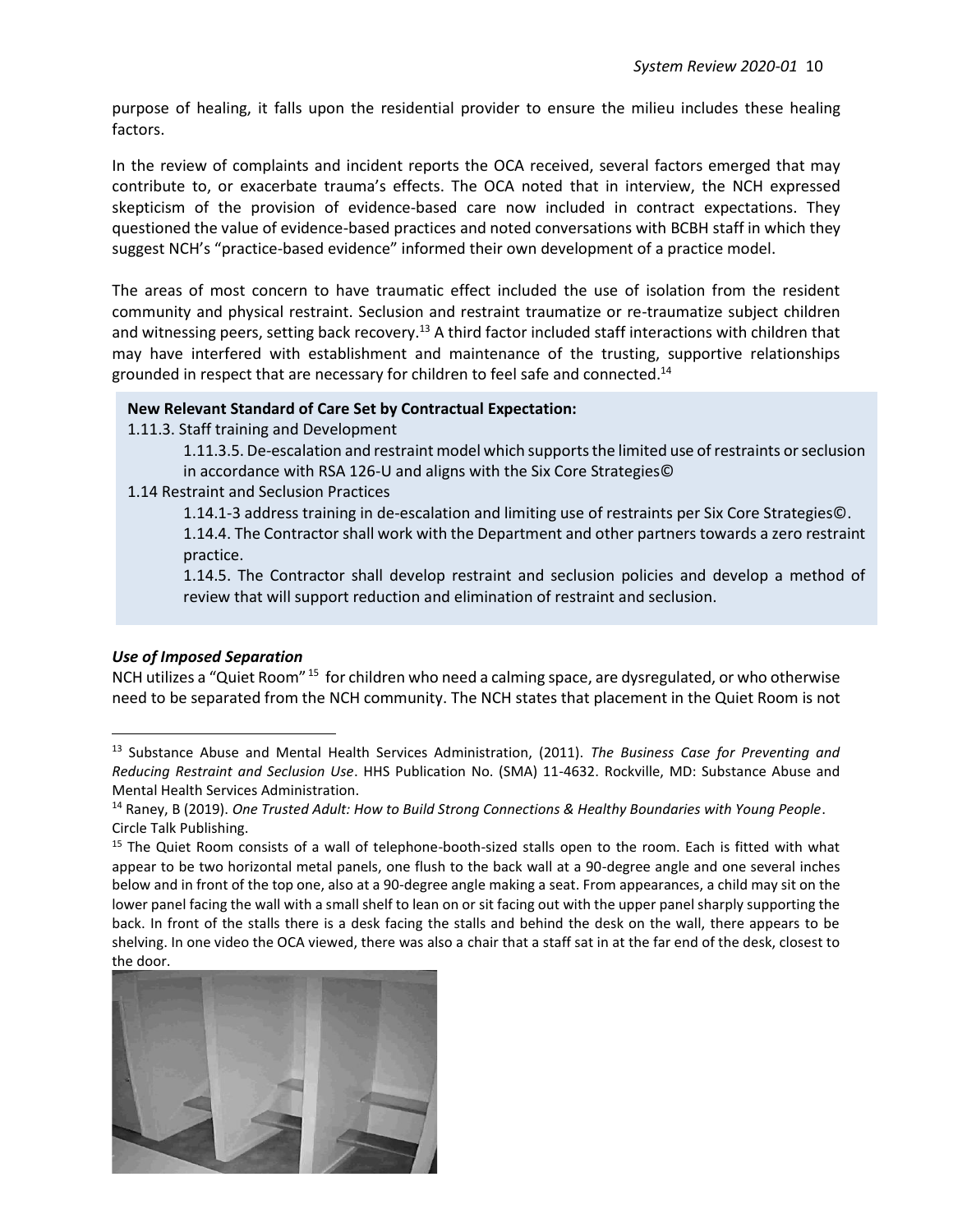seclusion because there is always an NCH staff member present in the room. In an E-mail<sup>16</sup> widely distributed to other providers, DHHS personnel and the Child Advocate, the NCH director took issue with the OCA's Addendum Report [on Restraining and Secluding Children](https://childadvocate.nh.gov/documents/reports/OCA-Rest-Secl-Addendum-2020-FINAL.pdf) that questioned the intent of RSA 126- U:I defining seclusion. The noted understanding of the intent of the law was to that the presence of a supervising staff person qualifies "the episode as NOT to be considered seclusion." It was explained that NCH understood the "[d]efinition and inclusion of seclusion, as it were, was informed by situations in which children were placed in sometimes locked, unsupervised rooms by themselves."

There appear to be two defining factors in effecting seclusion: being alone and not being able to leave.

1. A child is alone in a space

New Hampshire RSA 126-U:1, V-a defines "seclusion" as "the involuntary placement of a child alone in a place where no other person is present." At NCH, a staff sits in the Quiet Room across from the stalls where a child would be directed to sit. The presence of the staff would appear to exempt the separation of the child from the rest of the NCH community from the definition of seclusion.

2. A child may not leave the space

RSA 126-U:1, V-a goes on to establish that a secluded child would be "unable to exit, either due to *physical manipulation by a person*, a lock, or other mechanical device or barrier." (Emphasis added.) The statutory definition clarifies that the act of seclusion does "not include the voluntary separation of a child from a stressful environment for the purpose of allowing the child to regain self-control, when such separation is to an area which a child *is able to leave*." (Emphasis added.*)* The statute further clarifies that "[s]eclusion does not include circumstances in which … *the child is physically able to leave the place*.*" (*Emphasis added.*)*

The separation NCH imposes on children by placing them in the Quiet Room may not meet the statutory definition of seclusion under RSA 126-U. However, the Quiet Room, used dually for punishment and calming space, does isolate children from their peers and community for what NCH staff document as "extended separation."<sup>17</sup> According to the NCH Guide, children may complete extended separation in their rooms, however the Quiet Room, according to the NCH Guide, may be used to prevent disruption of the group and "provide more defined physical boundaries" to mitigate likelihood of placing self or others at risk. Substantial and imminent risk of physical harm to self or others is the criteria required to justify seclusion of a child under RSA 126-U:5-a.

In the NCH Quiet Room, there is a partial barrier between a child and supervising staff by the three walls of an individual stall. Based upon the response of, and feedback from, children subjected to the Quiet Room, the space may have a similar feel and effect of seclusion. Thus, use of the Quiet Room was contemplated in this review based on its potential effects.

The Quiet Room appeared to be a significant factor in physical restraints of children reported by NCH. In a random sample of 54 reports of physical restraint, the OCA noted the Quiet Room was reported to be involved in 45 incidents (83%). A consistent theme emerged of children not wanting to go to the Quiet Room. A majority (37) of restraints in the sample, began as an "escort" to the Quiet Room and escalated.

Nashua Children's Home Quiet Room individual stalls.

<sup>&</sup>lt;sup>16</sup> Personal communication, (July 2021).

<sup>17</sup> "Extended separation" is described in the NCH *Behavior and Emotional Support Guide* as a serious consequence generally required for children who commit physical assault, destruction of property, and running away. "Utilizing extended separation as a consequence differs from the employment of 'time out,' which permits the child to regain control prior to re-entering the group" (unnumbered page). Duration of separation depends upon the child demonstrating ability to be in the group without serious behavior defined as involving potential harm to self or others.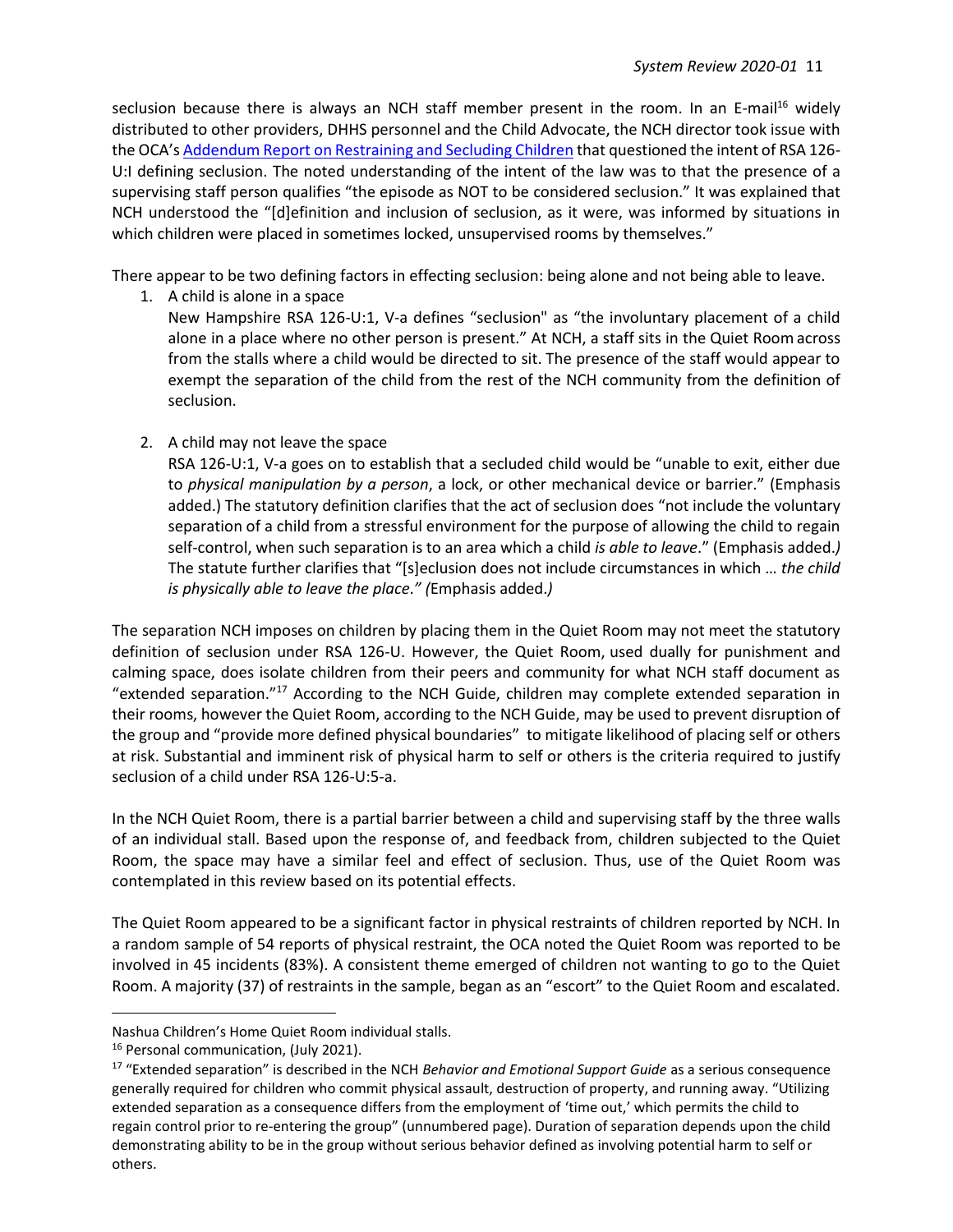The reported escalating behaviors of children during escort to, or while in the quiet room included hitting, kicking, pinching, and spitting at staff, running from staff, trying to push past staff to exit, screaming, and banging their heads against the walls and floor. These behaviors triggered more severe restraint in all 37 incidents that began as an "escort" to the Quiet Room. As one former child resident explained,

"Everybody hated that Quiet Room because it was just a white room. There were cubby holes the size of a urinal. There was a metal bench and a metal desk in front of you. And you sat there. It hurt my back. You are supposed to face in but I have anxiety and I couldn't. They told me to turn around but I couldn't. … They knew I had anxiety because they gave me meds and knew what they were for."<sup>18</sup>

The benefit of a quiet place to re-group may be lost on children who are uncomfortable in the space or equate it with punishment and physical altercation in the form of restraint.

#### *Use of Restraints*

Evidence of the negative impact of physical restraint is increasingly guiding practice improvements that eliminate their use across health industries. Since 2008 the federal Centers for Medicare and Medicaid Services (CMS) have classified death or serious injury related to physical restraint as a preventable adverse event or error.<sup>19</sup> In this context, the OCA examined complaints received about three individual children who experienced physical restraint at NCH as well as trends observed in restraint reports the OCA received pursuant to RSA 21-V:7.

**Dennis**. <sup>20</sup> 8-year-old Dennis was the subject of at least 27 restraints and removal to the Quiet Room in a 6-month period. The OCA noted a pattern in NCH incident reports of Dennis having trouble at bedtime transition. In an effort to address what staff generally described as "difficulty settling," or "disruptive" behavior on the unit, NCH staff would warn Dennis he risked removal to the Quiet Room. Complainants noted one incident in which the restraint resulted from Dennis hiding under his bed. He would also hide in his closet. On two other occasions, Dennis' disruptive behavior followed the removal of an audiobook and from his objecting to other children being read a story at bedtime but not him. Dennis demonstrated consistent resistance towards going to the Quiet Room. That resistance resulted in physical restraint in the process of going there, or once there. Reviewing a collection of incident reports aided in recognizing a pattern that appeared to relate to the insistence on removal to the Quiet Room as an exacerbation of Dennis' struggle with settling. His behavior, as described, included playing loud music and other disruptions when other resident children were already in bed. Staff reports did not include descriptions of alternative means of comforting or quieting Dennis or references to use of a safety plan. NH RSA 126- U:3 mandates the development of a plan as soon as possible after admission to a facility. The plan must identify a child's history of trauma and effective responses to potential behavior that will avoid the use of seclusion and restraint. There was no apparent supporting behavioral plan that would proactively settle Dennis for bed. NCH reported that treatment plans would lay out interventions to be used with children, but that the plan would not specify certain responses to a child's triggered behavior.

**Anthony**. The OCA noted a similar potential association between physical restraint and removal to the Quiet Room in the experience of another child, 16-year-old "Anthony." The OCA received complaints about a physical restraint incident involving Anthony for both length (80 minutes) and position (prone or face down). In that case, NCH staff discovered Anthony had contraband empty vape and THC cartridges

<sup>18</sup> Personal communication November 2020.

<sup>&</sup>lt;sup>19</sup> Substance Abuse and Mental Health Services Administration, (2011). The Business Case for Preventing and Reducing Restraint and Seclusion Use. HHS Publication No. (SMA) 11-4632. Rockville, MD: Substance Abuse and Mental Health Services Administration.

<sup>&</sup>lt;sup>20</sup> The OCA uses Pseudonyms to protect the identity, privacy, and safety of children.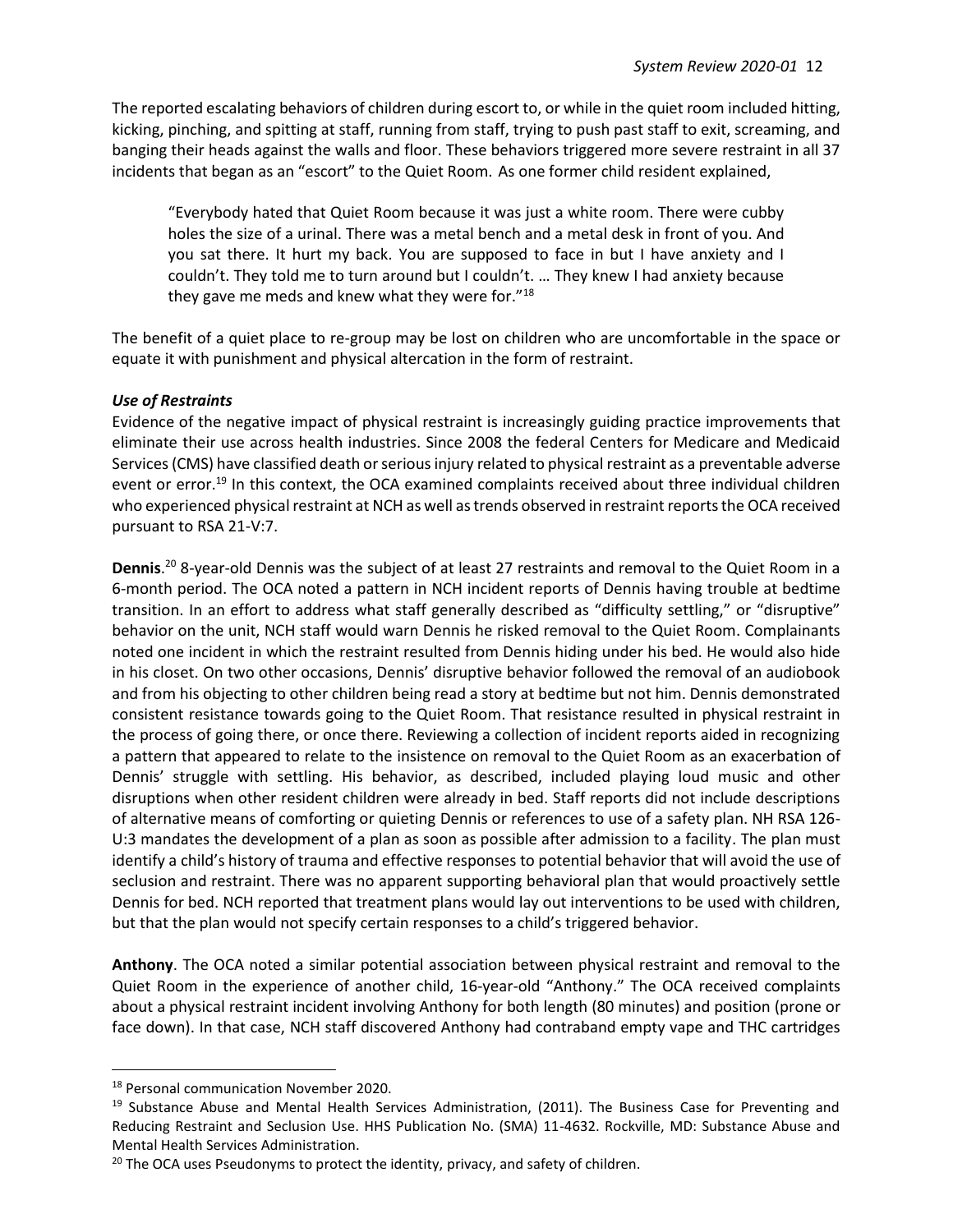in his room. In response, the staff documented he was offered removal to the Quiet Room or the police would be summoned. Anthony resisted the Quiet Room. According to records, he had done so at least once before, when he left the facility after being faced with removal to the Quiet Room. Warning that he would not be able to tolerate the Quiet Room more than a few minutes, he eventually agreed to go. After sitting in a Quiet Room stall briefly, he stood up and attempted to leave the room. Video recording captured the staff standing in his way and closing the door. Anthony is seen attempting to evade the staff, pushing past and towards the door. The staff person stepped in front of him, pushed him against the corner wall. The two struggled and the staff took Anthony to the floor. Two other staff arrived and the three rotated in a struggle to keep Anthony face down on the floor for the next 80 minutes until police arrived, handcuffed him while still face down on the floor, and escorted him from the room under charges by the staff of assault.

The DCYF SIU received a referral for suspected abuse/neglect of Anthony related to this incident. The referral noted that three adult males sat on and straddled him, inhibiting breathing, and caused his pants to drop, exposing his underwear. The SIU reported there was no abuse/neglect<sup>21</sup> because there was "no injury as a result of the restraint in question and the restraint was being utilized for behavior management purposes." "Roll back"<sup>22</sup> to the CCLU was approved in anticipation of licensing unit reviewing the incident "based on their own policies and procedures."<sup>23</sup>

CCLU staff reported viewing the video tape and all available records. The video tape does not include audio. The CCLU reported to the OCA that they made an initial finding of violation to He-C 4001.22(e), that restraint shall be used in accordance with RSA 126:U, and He-C 4001.22(l)(1), regarding use of physical intervention only after less restrictive behavior management techniques have been tried and found ineffective. NCH disagreed and requested an Informal Dispute Resolution process, as permitted in He-C 4001.08. NCH provided information at dispute resolution, that on the night in question, the weather was projected to be as low as 17 degrees Fahrenheit, and at the time of the incident, it was already below freezing. NCH claimed that if Anthony left the facility, he would not be appropriately clothed. NCH staff told the CCLU at dispute resolution that they restrained him out of concern for his exposure to cold temperature were he to find his way all the way out of the building. With this new explanation, the CCLU deemed the restraint as necessary "to ensure the immediate physical safety of persons when there is a substantial and imminent risk of serious bodily harm to the child or others" as required under RSA 126- U:5. The finding of He-C 4001.22(e) was removed. The OCA confirmed the history of weather conditions that night as cold, however, nothing in the NCH or DCYF records addressed concerns about the weather nor was mentioned in OCA's interviews or during the OCA-facilitated System Learning Review (SLR) of this incident. Without audio on the tape, there is no way of confirming whether the staff also discussed weather conditions with Anthony in attempt to get him to stay in the Quiet Room. Anthony did not disclose any discussion of weather conditions and did not confirm an intention to leave the building entirely.

Because the use of restraint was determined by CCLU to be in accordance with RSA 126-U:5, the violation under He-C 4001.22(l)(1) was also removed. The CCLU's explanation for the second adjustment to findings was that when the resident attempted to leave, the staff first tried to prevent the restraint by blocking the door and then closing the door. Staff initiated the restraint only after the resident attempted to push past the staff to get to the door. The CCLU apparently viewed blocking exit as exhausting less restrictive behavior management techniques.

 $21$  RSA 169-C:3, XVI defines "[i]institutional child abuse or neglect" as situations of known or suspected child abuse or neglect wherein the person responsible for the child's welfare is a foster parent or is an employee of a public or private residential home, institution or agency.

<sup>&</sup>lt;sup>22</sup> "Rolled back the referral" was explained by DCYF personnel as meaning it was referred to the CCLU.

<sup>&</sup>lt;sup>23</sup> DCYF Bridges Referral Note.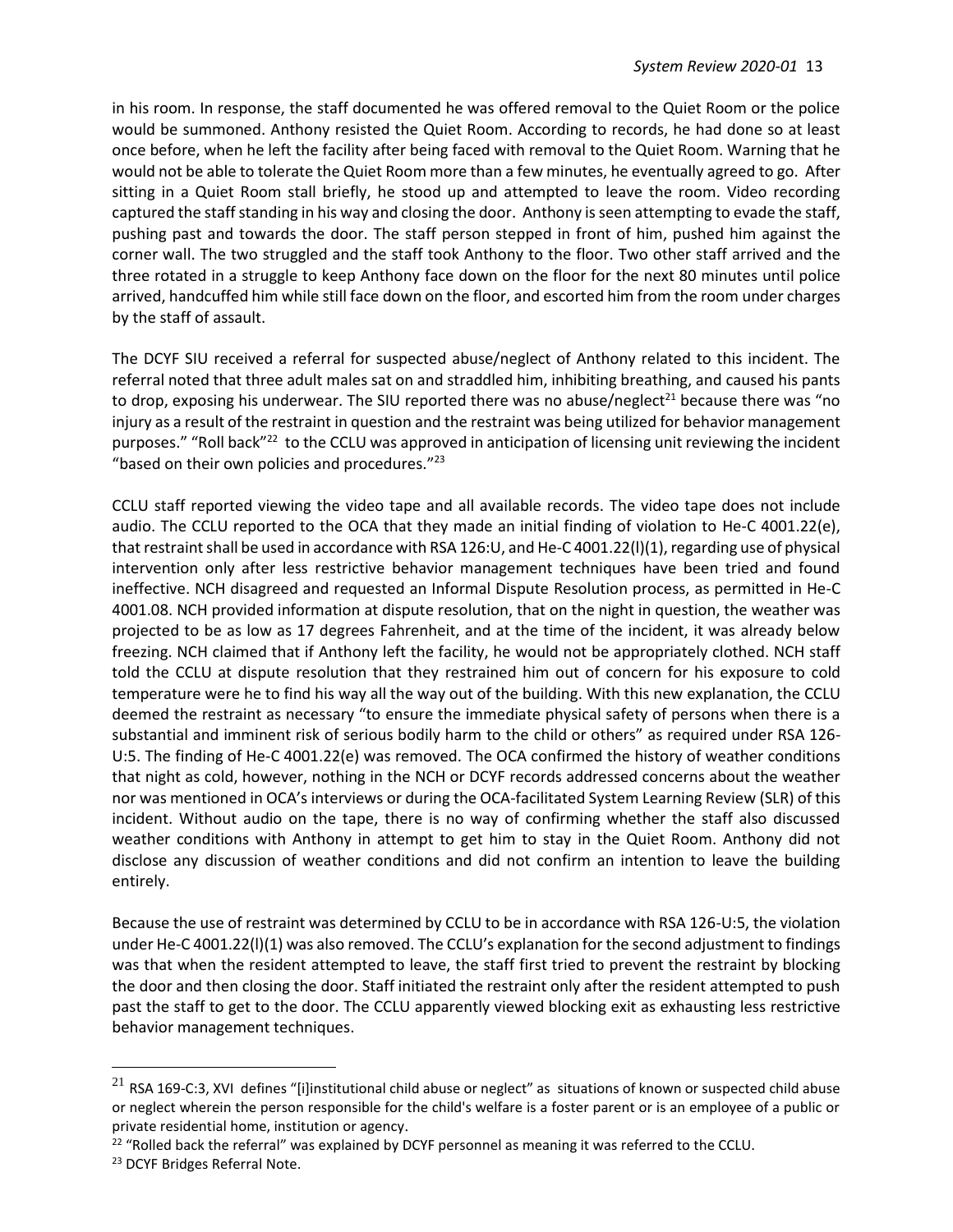The CCLU did find NCH to be in violation of He-C 4001.14(s)(5), regarding developing and implementing written policies and procedures for, pursuant to RSA 126-U:2, managing the behavior of children, including how and under what circumstances seclusion or restraint is used, which NCH did not dispute. The NCH policy stated that the use of the Quiet Room is considered to be seclusion; however, since a staff is always present with the resident use of the Quiet Room is not seclusion as defined in RSA 126-U I, V-a, so the policy was not pursuant to RSA 126-U:2.

The OCA described Anthony's restraint incident in the [2020 System Learning Review](https://childadvocate.nh.gov/documents/reports/OCA-2020-SLR-Summary-Report.pdf) (SLR) Report, as it was the subject of an OCA-facilitated SLR by DCYF and an NCH staff. The SLR team noted Anthony's significant history of ACEs, including chronic abandonment and trauma associated with sexual assault and being trafficked. They noted his coping strategy appeared to be attempting to leave stressful situations, which at NCH, included extended separation and being placed in the Quiet Room. They agreed leaving the building could be unsafe. The SLR team questioned whether NCH employed trauma-informed care to guide interactions with children who have traumatic pasts. The OCA learned in this review that the incident occurred prior to the staff participating in any trauma-informed care training.

The SLR team did not review the video of the incident, however OCA staff did. The OCA observed no visible indication of immediate danger to self or others prior to the restraint. As indicated above, the OCA found no evidence the weather outside was a concern. The OCA also noted the staff made no observable attempt to calmly engage the child or accommodate the child's discomfort in the confining space with alternative means prior to his attempt to leave. This practice was in accordance with the NCH Guide that discourages staff from talking with the children in the Quiet Room.

The NCH Guide, authored by the NCH director, described resident children as typically having experience with abuse and neglect. It did not cite evidence-based practices for handling trauma, or explanations of trauma, its manifestations or factors that may exacerbate trauma effects. Instead, guidance emphasized providing external control for children, anticipating that without external control, children's behavior will escalate. It also anticipated that some interventions will enrage children. In such cases, the guide described as an "imperative" that the child be physically restrained (unnumbered page).

**Jake.** The OCA received a complaint about 16-year-old Jake being restrained in prone position and sat upon by a staff person he did not know. The NCH incident report described Jake as restrained for being loud and disruptive on the unit after bedtime. Jake's mother had visited earlier in the day and left a collection of DVDs for him. In the evening when he was readying to view the videos, the staff discovered they were R-rated and thus prohibited. Jake refused to give staff the DVDs. The staff responded by confiscating his video player. Jake was described as loudly demanding his property returned for a considerable length of time, disrupting the unit beyond bedtime. Upon investigation, the DCYF SIU learned the child was sitting in the doorway of his room yelling throughout the incident. Three staff proceeded to physically restrain him in prone position for 15 minutes. As with the previous incident involving Anthony, the police were called, however he was not removed from the facility immediately.

The following day, Jake's juvenile probation and parole officer (JPPO) received a series of E-mail communications from the NCH director, including: *"[JPPO]...I want this kid OUT on Monday...send him*  back to SYSC...convince a judge to make it happen. You know our reluctance in taking him. Especially during *this time, can't have this kid endangering my staff like this."* The director noted the child's mother was the "catalyst with this." However, there was no evidence the staff contacted the mother to manage the disruptive situation. There was also no review of whether a child making loud noise while sitting on the floor as reported, represented "substantial and imminent risk of serious bodily harm" to self or others, the threshold for justifying physical restraint pursuant to RSA 126-U:5. The child's behavior may have caused distress for other residents attempting to sleep. The SLR team examining the previously described restraint of Anthony discussed the possibility that in difficult situations, staff may resort to physical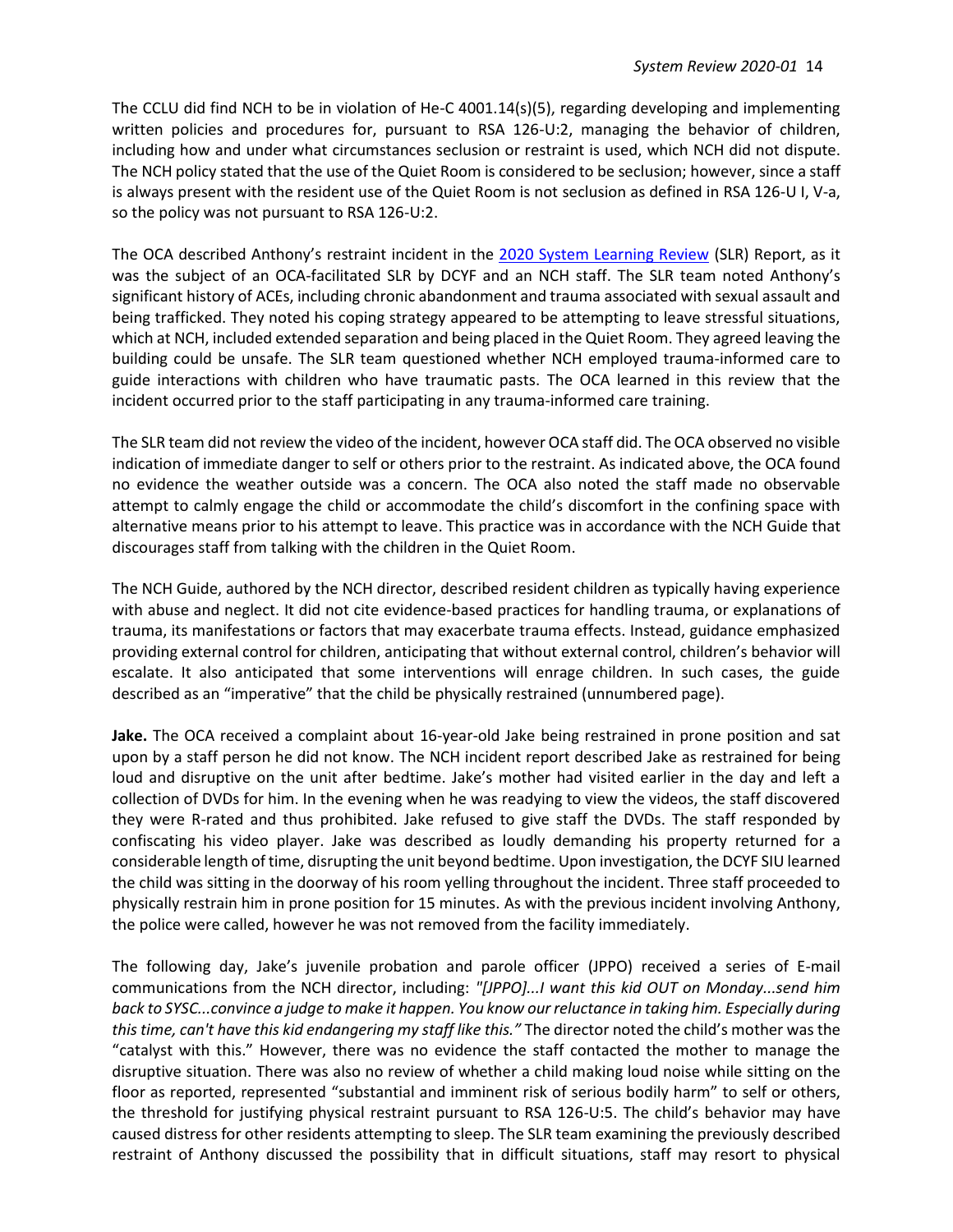restraint for immediate mitigation of problem behavior, rather than investing in more complex engagement to promote the child's internal controls.

#### *NOTE on the use of law enforcement:*

The use of law enforcement, as employed in both Jake's and Anthony's cases, risks the perception of a tenuous therapeutic commitment to children. In the processing of the SLR of Anthony's experience, the SLR team discovered the child had been placed at NCH with "dual orders" from the District Court. As the OCA has described elsewhere,<sup>24</sup> a dual order is an order from the Court for placement at an institution with permission to remove and place at another institution if the child fails to follow all facility rules. It is a means for the Court to make an advance decision about whether the child can be terminated from a program and/or placed elsewhere without a Court hearing. A DCYF staff member of the SLR team noted that a dual order may take away the motivation to invest in the child's treatment. Effective treatment relies upon a trusting relationship. Trust relies upon the child knowing the provider is committed. Commitment to treatment reflects a provider's valuing of the child and belief in potential for rehabilitation. It motivates and gives incentive to a child to participate in treatment. A DCYF staff team member described the dual order as an "escape valve" to commitment.

#### *Reported Restraints*

**RSA 21-V:7 Incident Reports**. In addition to the complaints brought to the OCA on behalf of the three specific incidents of restraint, the OCA also noted trends in restraint use among critical incident reports received routinely under RSA 21-V:7. Specifically, the OCA noted a high incidence of the use of physical restraints, as previously mentioned, the majority of which occurred on the way to or in the Quiet Room. In reference to one child's experience, a DCYF professional stated, "*In 15 years I don't think I've read about physical restraints as much as in this case at NCH*." The diagram below demonstrates trends in use of restraints on child residents over the period of the last fiscal year, July 2020 to June 2021. The diagram also includes a point of reference at September 25, 2020, the approximate time OCA reviewers were told that staff commenced trauma-informed care training. That was reportedly the first time in the history of the organization staff were trained on trauma-informed care. It is a requirement of accreditation for eligibility to participate in DHHS' new contract.

There were a total of 219 critical incidents at NCH reported to the OCA during the time period of July 2020 through June 2021, which is an average of approximately 18 per month. Restraints accounted for 98% of the critical incidents (215 of 219) reported to the OCA. July 2020 contained the highest number of critical incidents (37) and June 2021 contained the fewest (9). Restraints involved an average of 6 individual children each month. September 2020 contained the highest number of individual children restrained (9) and December 2020, May 2021, and June 2021 contained the fewest (4).

<sup>&</sup>lt;sup>24</sup> Office of the Child Advocate, (2021). [Summary of 2020 System Learning Reviews:](https://childadvocate.nh.gov/documents/reports/OCA-2020-SLR-Summary-Report.pdf) Opportunities to Improve and Build on Strengths of the Child Welfare System Through Examination of Critical Incidents, State of New Hampshire.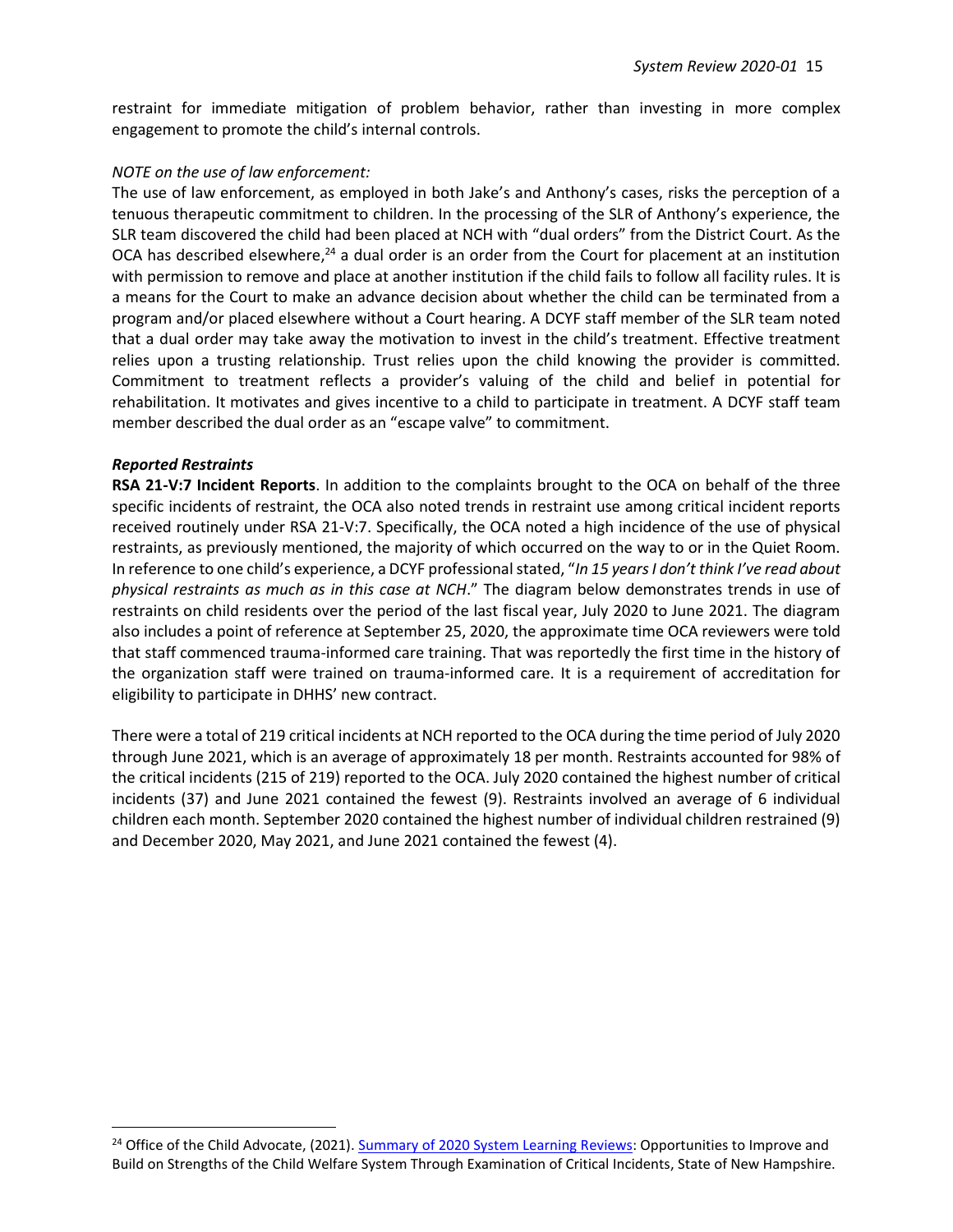

Regression analysis shows a slightly negative trend line in critical incidents and individual children restrained by month over the reference period with R<sup>2</sup> values of .1231 and .1227 respectively. These low  $R<sup>2</sup>$  values show that time had a very weak effect on incidents of restraint over the period. P-Values for critical incidents and individual children restrained by month are .2634 and .2644 respectively. P-Values show the likelihood that trends are due by chance, and p-values greater than .05 are generally not regarded as statistically significant. Due to low  $R<sup>2</sup>$  values and high p-values we cannot determine a meaningful decreasing trend in critical incidents following the reference period. Trauma-informed care training may lead to a decrease in incidents over time, however it has had no demonstrated effect yet. The data should continue to be monitored for future trends.

#### *Staff Interactions with Children*

**Rose.** The OCA received a complaint about social media exposure of 8-year-old Rose that was also the subject of a referral to the DCYF abuse/neglect central intake line. At least one posting of which the OCA received a copy depicted Rose in an apparent state of distress with an adult appearing to chastise her about a personal hygiene matter. The image was accompanied by a statement potentially referencing the child's medical condition that could be interpreted as demeaning. Other NCH staff reportedly "liked" the posting.

In response to staff complaints about the posting, NCH established a social media policy where there had been none. The board noted the importance of effective policy governing social media exposure and committed to reviewing and revising it as necessary. They also committed to annual policy and procedure review with all employees. The response appeared to demonstrate appreciation of the obligation of confidentiality under several federal and state laws governing the care of children in the custody of the Division for Children, Youth and Families (DCYF), specifically:

- Child Abuse Prevention and Treatment Act, 42 U.S.C.A. § 5106a(b)(2)(B)(vii)
- Health Insurance Portability and Accountability Act 45 CFR § 164.502
- RSA 169-C:25, III
- RSA 170-G:8-a, II
- RSA 170-G:8-a, V

The board reported no further such problematic posts. The OCA has received no further reports of such postings. Thus, the practice appears to have been resolved with the advent of policy and training. Concerns remain, however, in the way the practice and explanation of the postings may be reflective of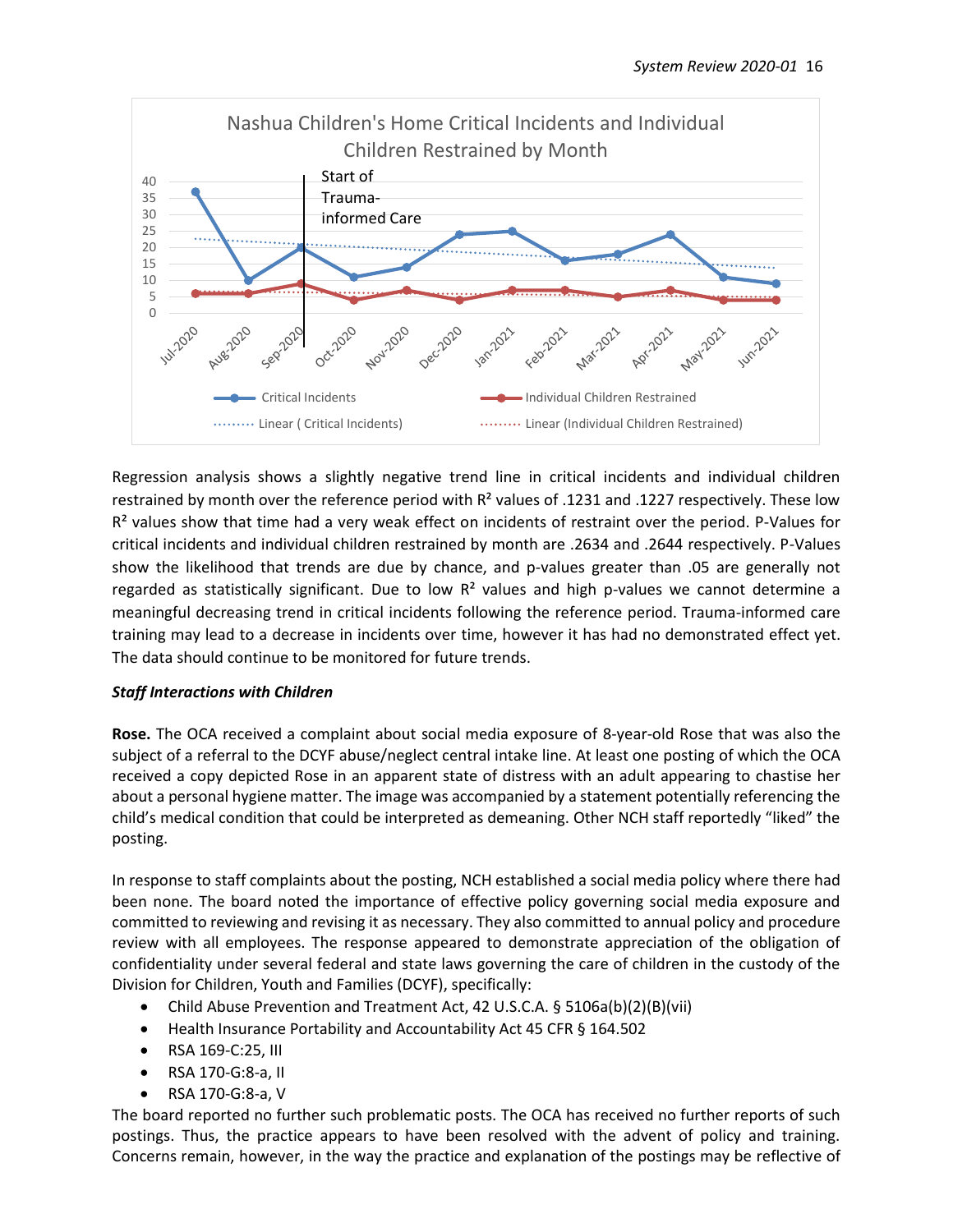an organizational culture that had not yet embraced sensitivity to trauma and adverse childhood experiences. NCH disagreed that the posting was demeaning of the child. The board described it as bad judgement on the part of the employee who posted, however they noted it was "made in lighthearted spirit and with no malicious intent…"

This lighthearted spirit may also have been behind the experience of another former child resident who reported having the feeling that the staff made a game of the children. His recollection was of a more direct negative culture, quite possibly unintentional, but nevertheless, with profound effect on him. He recalled a staff person admonishing him saying, "You are just a kid in placement. No one is listening to you so you may as well listen to me."25

#### *Analysis of Trauma-informed Care at NCH*

Malicious intent is rare among staff in child serving programs. More often experiences like those reported above are reflective of staff knowledge deficit about basic child development, the effect of trauma and the content of the law. However, the impact of belittling, humiliating in public, singling out, and ridiculing, even when intended as lighthearted, may have similar effect on a child's emotional wellbeing as intentional malice. These are all characteristics of psychological maltreatment according to the American Academy of Pediatrics.<sup>26</sup> Children, especially those with traumatic pasts, may not have capacity to tolerate this type of interaction. They may also not see it as intended as lighthearted. This type of knowledge can be gleaned in staff training and education on child development and trauma, and supervision and guidance. Similarly, examining the emotional impact of community separation by placing children in the Quiet Room may be a useful exercise for NCH in determining effects of interventions.

In the use of physical restraint, understanding the law and its application is foundational to providing safe care to children. It is also only a minimum standard of care. In 2019, with the passage of Senate Bill 14, New Hampshire codified a mandate for children's behavioral health care to be trauma-informed and evidence-based.<sup>27</sup> The new contract DHHS has undertaken with NCH reflects the new law and acknowledges the broad and negative effects of trauma-insensitivity, seclusion or separation, and restraint. It requires trauma-informed evidence-based practice and training as well as training in the National Association of State Mental Health Program Directors' Six Core Strategies© program. Negative effects from the use of restraint go beyond physical injury or death, which is the common yet incomplete measure of harm. Deaths related to these practices are significant but rare. The impact on social and emotional wellbeing of children who are restrained or witnesses to restraint can result in chronic social and emotional morbidity. For example, Fox (2004) noted an exacerbation of post-trauma responses in children who are restrained or witness the restraint of other children.<sup>28</sup>

Careful and comprehensive training can therefore remediate these problems and equip staff to develop the trust and supportive relationships grounded in respect necessary for children to develop a sense of connection to fuel resilience. Section 1.11. Staffing, Training and Development of the contract scope of service demands comprehensive and ongoing training for all program staff, whether providing direct care to children or not. DHHS's invocation of the benefits of the Six Core Strategies © program, by requiring employment of the program at NCH in the new contract, sets a higher standard of care. Six Core

<sup>&</sup>lt;sup>25</sup> Personal communication November, 2020.

<sup>&</sup>lt;sup>26</sup> Hibbard, R, Barlow, J, MacMillan, H, & the Committee on Child Abuse and Neglect and AMERICAN ACADEMY OF CHILD AND ADOSLESCENT PSYCHIATRIY, Child Maltreatment and Violence Committee, (2021). [Clinical Report:](https://pediatrics.aappublications.org/content/pediatrics/130/2/372.full.pdf)  [Psychological maltreatment.](https://pediatrics.aappublications.org/content/pediatrics/130/2/372.full.pdf) *Pediatrics* 0031-4005.

<sup>27</sup> RSA 135-F:3, III(e).

<sup>28</sup> Fox, LE, (2004). [The impact of restraint on sexually abused children and youth.](http://citeseerx.ist.psu.edu/viewdoc/download?doi=10.1.1.625.3790&rep=rep1&type=pdf) *Residential Group Care Quarterly Newsletter*, 4(3). Child Welfare League of America.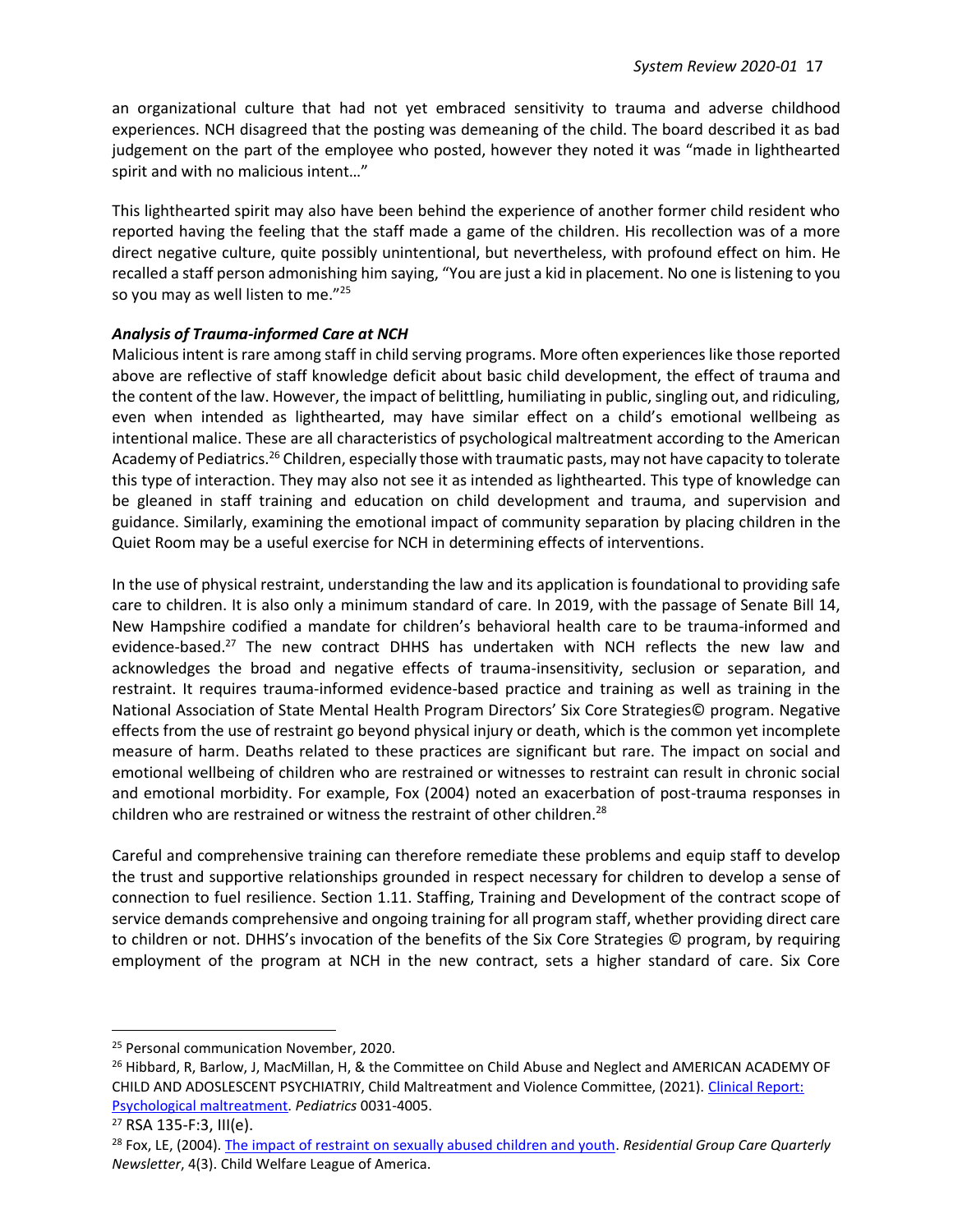Strategies© has proven effective in reducing the use of seclusion and restraint, thereby preventing aversive and traumatizing experiences for children, and creating a healing milieu.<sup>29</sup>

Incident data analyzed by the OCA is limited in its reliance upon provider reporting to DHHS and its consistency. The analysis does suggest some important themes however, that can be useful in adjusting care for individual children and therapeutic milieu for all children placed. Tracking incidence of restraints after the first trauma-informed care training the staff received is a limited indicator of staff and administration buy-in to the philosophy of being trauma-sensitive to children in institutional care. However, if contract compliance for implementing evidence-based care that is trauma-informed, such as the Six Core Strategies ©, is achieved, measures of success such as reduction of restraint use, should be reported positively. Success of implementation will be reliant upon buy-in from all of NCH, including most importantly, its leadership, defining and expressing a vision, values and philosophy that expects elimination of the use of physical restraint and a supportive, therapeutic milieu.

#### **2. Orders of authority**

**New Relevant Standard of Care Set by Contractual Expectation**:

1.3.8. Cultivating strong community networks around the individual to support long-term thriving in community settings after discharge

1.15.1.2.1.4. Having an environment that is welcoming, and has space for families that is natural, inviting, and comforting

1.15.1.2.2.2. Welcoming natural support networks and professionals as a support to the family and youth

1.15.1.2.2.3. Having flexible visitation policies that promote face-to-face contact, supported visitation as well as technology that prioritizes the individual's connections

Two sets of complaints addressed the experience of two children for whom either the Court or a medical provider ordered specific actions or care that the NCH did not follow.

**Aimee**. The OCA received a complaint regarding 16 year-old Aimee who had an alternative planned permanent living arrangement (APPLA) for whom a primary caring adult (PCA)  $30$  was identified and approved by the Court. Children for whom reunification with parents or adoption is unlikely may have an APPLA with a PCA who is a guiding and supportive adult without custodial responsibility for the child. The complaint was that Aimee's court-approved PCA, a former NCH employee, was banned from NCH property and could not visit Aimee. E-mail communications between NCH and DCYF indicated NCH believed the PCA, with whom the child had a positive established relationship, would interfere with the work of the then current NCH therapist. Instead, NCH wrote that the current NCH therapist would be a default PCA with the child's assumed long-term placement at the NCH. There was no explanation in the record of any concerns about the court-appointed PCA that would have warranted the restrictions.

<sup>&</sup>lt;sup>29</sup> Azeem, MW, Aujla, A, Rammerth, M, Binsfield, G, & Jones, RB, (2001). *Effectiveness of Six Core Strategies based* [on trauma informed care in reducing seclusions and restraints at a child and adolescent psychiatric hospital.](https://www.ctclearinghouse.org/Customer-Content/www/topics/1614-ART_Azeem-et-al-SR-w-6CS-2011.pdf) *Journal of Child and Adolescent Psychiatric Nursing*, 24: 11-15. doi: 10.1111/j.1744-6171.2010.00262.x

 $30$  APPLA is type of permanency plan for older youth involved with DCYF who are not reunifying with their parents or are not adopted or under guardianship with another adult. APPLA requires: a child who is at least 16 years of age and a court approved Primary Caring Adult (PCA). A PCA is defined as someone the youth wants to be his/her/their PCA who is fit to serve as the PCA and makes a lifelong commitment to be the youth's primary source of guidance and encouragement. The PCA must also understand the youth's current and future needs and be an adult other than the youth's parents. It is the intent that every youth with an APPLA permanency plan have a PCA. [https://www.courts.state.nh.us/fdpp/Protocols-Relative-to-RSA-169-C.pdf\)](https://www.courts.state.nh.us/fdpp/Protocols-Relative-to-RSA-169-C.pdf)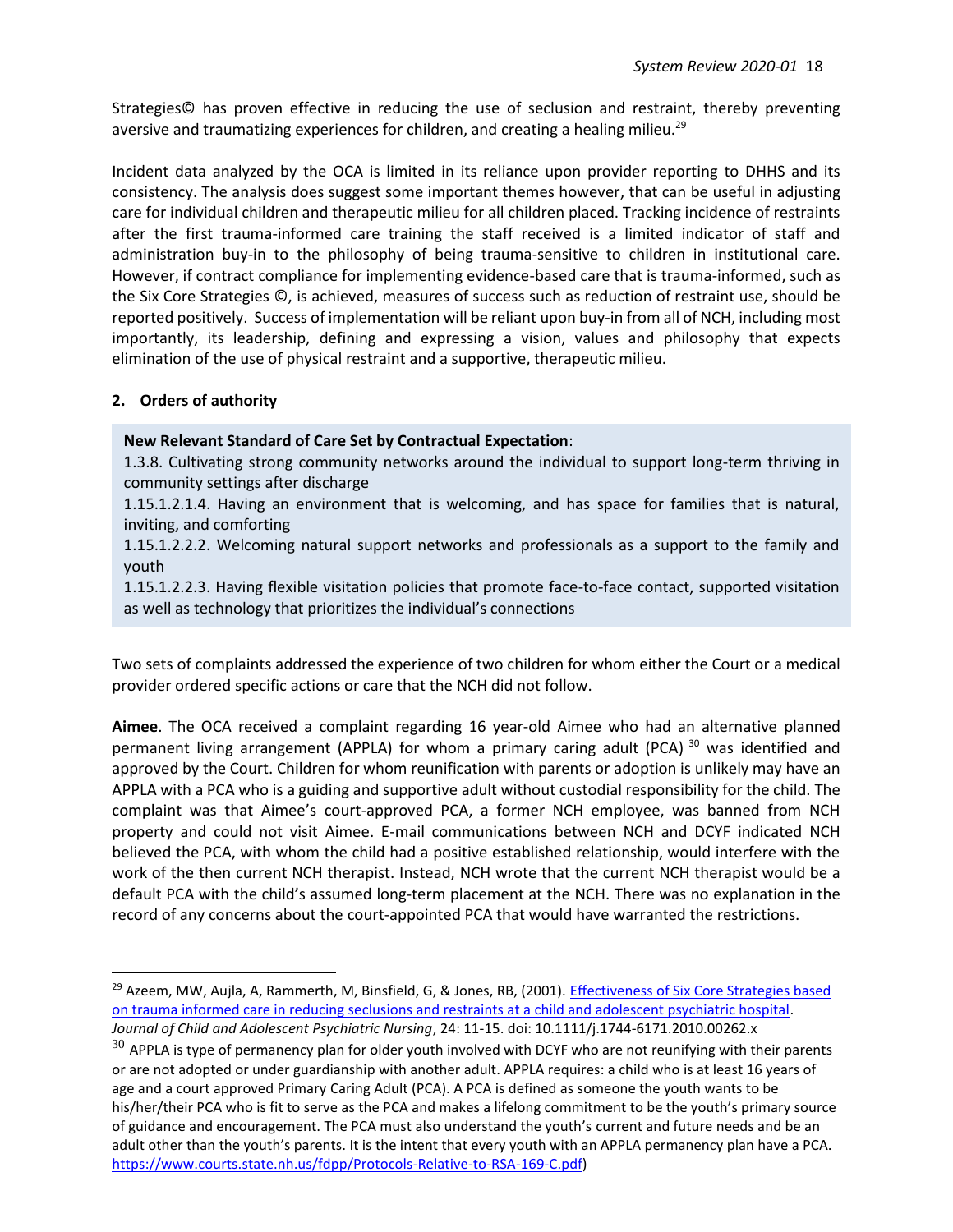Upon interview with the OCA, NCH disclosed not knowing a PCA is approved by Court order after significant vetting of the potential in the relationship pursuant to RSA 169-C:24-c, II. NCH claimed DCYF never told NCH the PCA was court-ordered and cited E-mails and conversations with a BCBH staff that supported the NCH position. The BCBH staff did not document the conversations and there was no record of a response to the director's E-mails. DCYF Central Office staff reported the field team made every effort to work around NCH's objections with phone visits and meetings off site, however those measures were met with objections as well. DCYF acknowledged that NCH had no authority to decide the child could not interact with a court-approved PCA. The Court subsequently ordered the child leave NCH.

#### **New Relevant Standard of Care Set by Contractual Expectation**:

1.22.2. The Contractor shall employ clinical professionals that ensure effective treatment outcomes.

1.22.3. The Contractor shall provide clinical treatment services in a frequency to quickly stabilize the individual's symptoms and to meet each individual's clinical needs.

1.22.6. The Contractor shall assure that treatment is clear across the program and clear to the multidisciplinary team.

1.24.1. The Contractor shall implement medication procedures in accordance with applicable federal laws, and rules

**Rose**. A second complaint received that indicated NCH acted outside orders involved the manner in which NCH staff treated 8-year-old Rose, a child with a medical condition.

A reporter who received a complaint from one of Rose's peers at NCH forwarded it to DCYF Central Intake as suspected abuse or neglect. The reporter claimed the peer had described a hygiene program in which NCH staff required Rose report gastroenterological information to a male staff. The peer reported feeling uncomfortable because sometimes Rose would cry, and staff would withhold snacks until she made her report. DCYF accepted a referral as "added information" to Rose's open family services case and rolled it back to CCLU.

There is no evidence Rose's CPSW on the open family case was aware of or followed up with the referral. Later when the OCA inquired to DCYF about Rose's medical treatment, case documentation indicates the CPSW forwarded the OCA inquiry to NCH staff.

Upon receiving the complaint, the OCA requested Rose's medical records, which the NCH provided. Rose's medical records indicated that a specialist physician prescribed medication and a specific behavior routine to address a gastroenterological condition. The emphasis of the behavior part of the intervention was to create a positive, comfortable environment for Rose and *not* (emphasis added) to address any outcome of the intervention. The OCA found no incorporation of the physician's explicit guidance in NCH medical or other treatment documentation. One prescribed medication and its administration was not documented on medication sheets leaving no indication whether it was ever administered. On two occasions, Rose was administered medication with effects that could be socially embarrassing prior to community outings, situating her for social discomfort. Despite the instructions to create a positive, comfortable environment for Rose and not to discuss outcomes of the intervention, NCH staff required Rose report the outcome of the intervention to staff, which appears to have included male staff from another unit. Notes from therapeutic sessions indicated that Rose felt she was the subject of a "joke." It is documented that she reported the staff would not believe her if she disclosed her discomfort because she had not disclosed sooner and had been called a liar before.

Upon interview, NCH confirmed the staff subjected the child to the reporting routine despite the medical orders and that she did not make any complaints. NCH explained the lack of documentation of the medical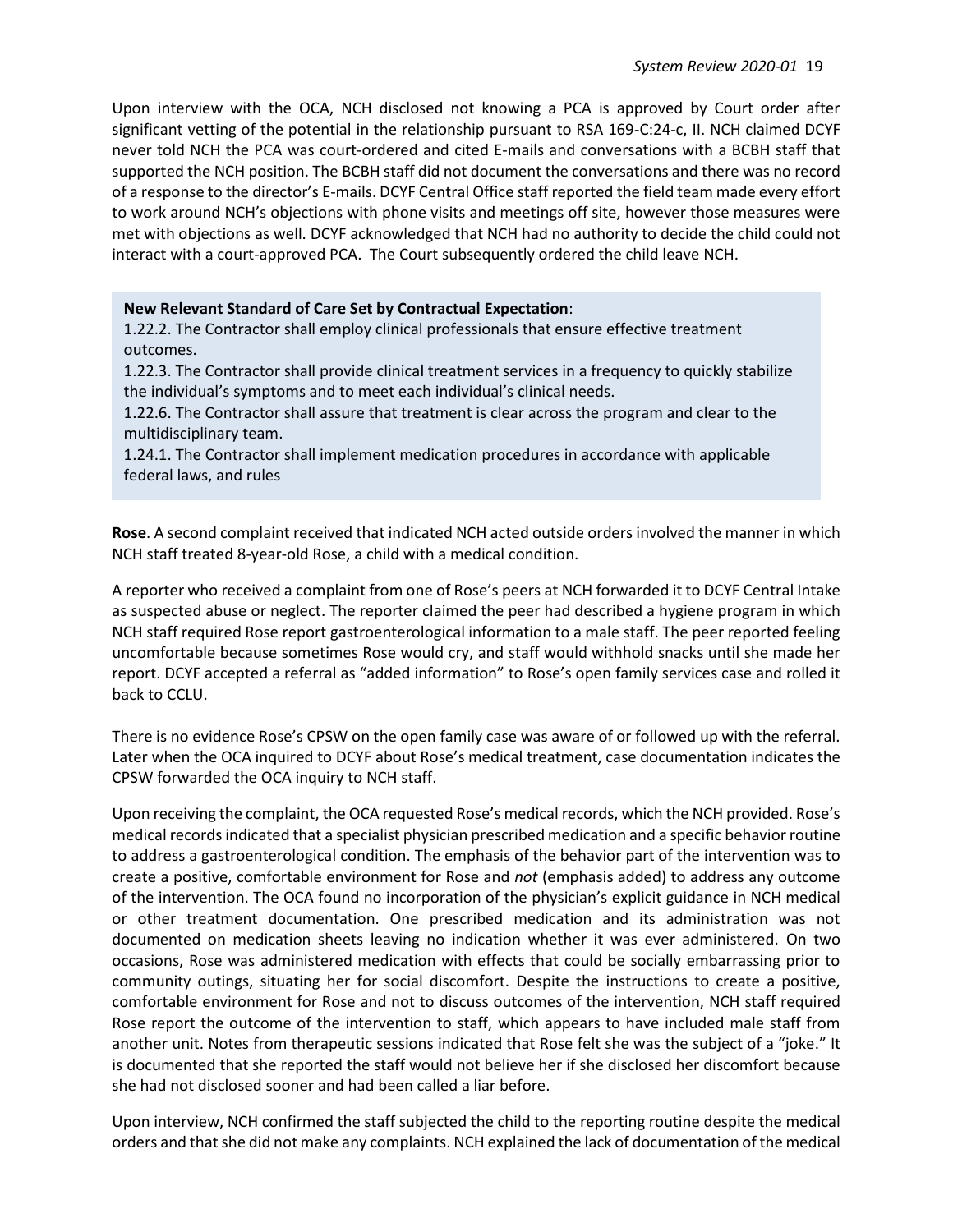regimen and reporting procedure was reflective of the facility not employing medical staff and their intentional home-like atmosphere avoiding an overly medical model program. They explained that medically prescribed regimens were discussed at staff shift change when they had shift change meetings.

The CCLU found no violations based on interviews with Rose and NCH staff. The CLLU reported to the OCA that Rose told the CCLU investigator that she felt safe at the program and could choose to whom she reported the outcome of her regimen. The CCLU reported to the OCA they did not receive the detailed information the OCA discovered upon reviewing medical records.

#### *Analysis of Orders of Authority*

The rigor of the Court process approving PCA assignment reflects the nature and significance of the PCA. The Court assures a high level of commitment that is essential to a child's identity and resilience. Refusing to honor and facilitate the PCA relationship with a child interferes with a Court order, and demonstrates a lack of recognition of the value of personal and significant relationships and their effect on resilience and child wellbeing. That NCH claimed not to know PCAs were a product of court decisions suggests an opportunity for DCYF to improve communication with NCH. The Court itself was reportedly perplexed by the child's lack of access to her PCA. If DCYF were unable to engage NCH to accommodate the relationship with clear communication and education, the Court might have considered seeking explanation from NCH directly. As with all care of a child in custody, documentation of communications about issues that arise is not only essential to case management, but also to learning. Had BCBH staff documented interchanges with NCH, knowledge and understanding of the situation could be measured and where deficits existed, addressed. For example, credible objections to the individual appointed as PCA would have been useful to inform the court for the best decision.

Medical orders such as those for Rose are generally impactful of children's health, the disregard for which could have serious negative outcomes. Even in a home setting, a parent or other caregiver monitors a child's medical regimen for adherence, side-effects and outcome. The absence of a medication monitoring system and adherence to prescribed orders is neither homelike nor safe. As noted above, the new contract mandates clinical professionals and medication procedures that ensure effective treatment and compliance with laws, rules, and standards of care. This expectation is an opportunity for improvement to ensuring appropriate oversight of resident children's prescribed medical care. Since the time of Rose's stay at NCH, DCYF has been allocated funds to hire district office nurses. As those positions are filled, field staff will have access to professional expertise to monitor medical conditions and appropriateness of care.

#### **3. Permanency**

#### **Relevant New Standard of Care Set by Contractual Expectation**:

1.3.1. Prioritizing short-term treatment with the goal of rapidly reunifying children with their families and/or community support networks

1.3.4. Prioritizing family engagement and providing caregiver education and engagement in the individual's care and recognizing that families and caregivers are an integral part of the Treatment Team Meetings/Child and Family Team

1.3.10. Supporting and improving the transition of the individual from residential treatment into their home community, by utilizing oversight and supportive transitional services through the CME

1.13.6.3. In order to provide individuals with successful and supported transitions, the Contractor shall work with the individuals family, caregivers, community behavioral health providers, DCYF, CME, peer support providers, school district and the next treatment providers as follows but is not limited to:

1.13.6.3.3. Sharing and transferring pertinent information prior to discharge about progress and improvements made by the individual to ensure continuity of treatment in the community

1.13.7. The Contractor shall complete comprehensive discharge and transition plan, which includes a strong focus on family and caregiver education and involvement in the individual's aftercare in order to prioritize episodic lengths of stay and for the purpose of the individual's successful transition from residential treatment to home, school, and community as soon as possible.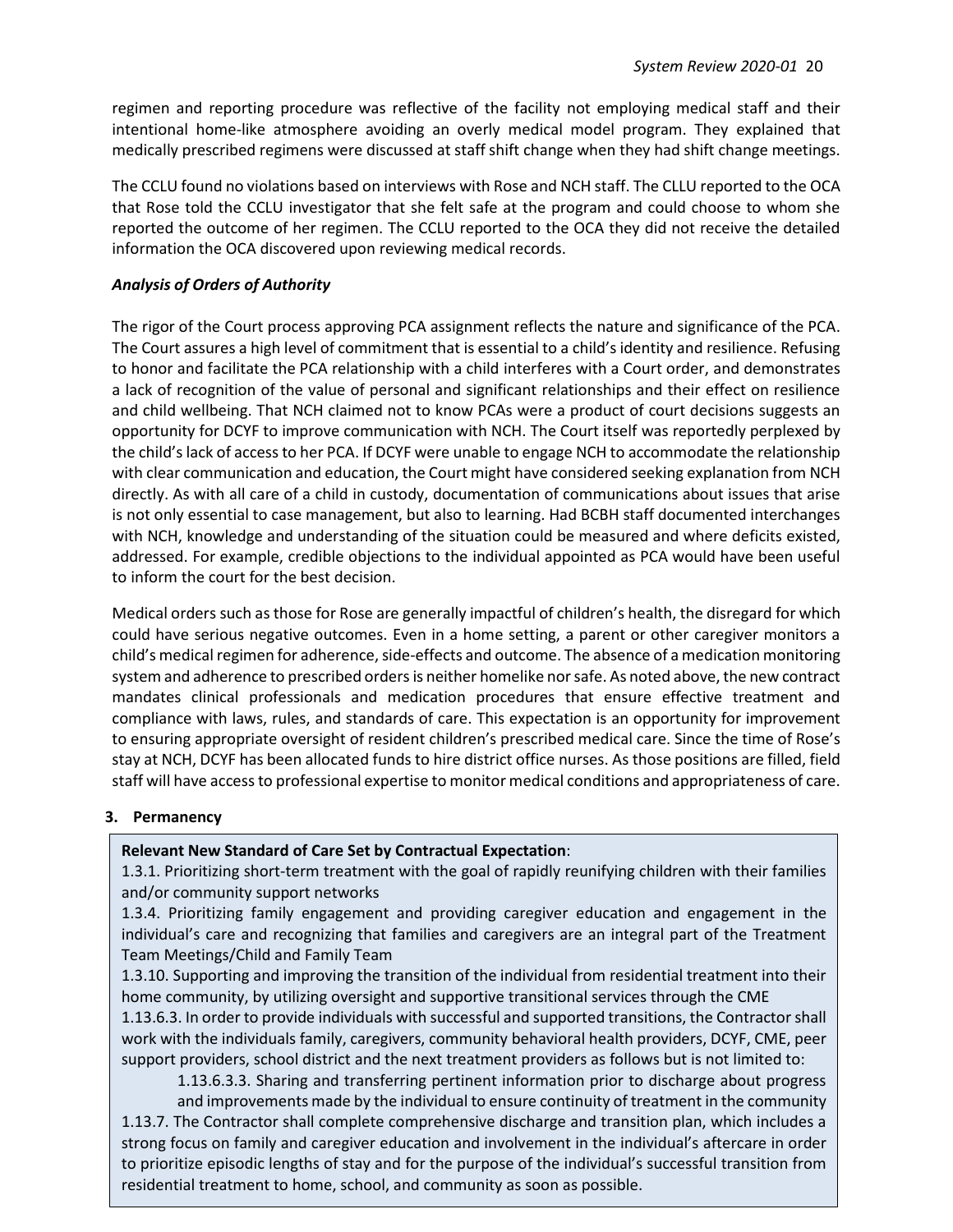The focus of a set of complaints about one resident child was NCH's lack of support for a child to transition out of the facility. The theme of delaying permanency in a least restrictive, normative setting were also present in other cases. For example, in Aimee's case of not having access to her PCA, NCH suggested relationships with NCH staff would be primary due to the assumption the child would remain in NCH programs up to and possibly beyond age 18. The coronavirus pandemic complicated matters for visitations and building relationships with new families. The board noted in their November 2020 letter of response to the OCA that there had been no COVID infections among child residents to date, a remarkable accomplishment. Since then, eight children have reportedly tested positive. However, complainants still expressed the perception that NCH contributed to delays in children's permanency with family by not supporting transition with shared information or supporting opportunities for bonding to new families.

**Dennis.** In addition to experiencing frequent physical restraint, 8-year-old Dennis was not able to establish a productive relationship with a therapist. COVID-19-related restrictions complicated engagement with prospective foster parents. Dennis' DCYF team described NCH as not willing to facilitate creative solutions to visits within restrictive protocols, such as outside visits. As restraint incidents increased, both DCYF and the CASA/GAL determined it would be best to move Dennis to a foster home even without a purposeful transition period. NCH registered complaints about the decision to move the child in several E-mails. Once the decision was made, rather than work with the child's team and foster parents to introduce the child and provide therapeutic guidance to meet those needs, NCH staff communicated a strictly negative description of the child directly to the foster parent. Complainants described the NCH communication as painting an "ugly picture" of a "scary" child who was only controllable in a congregate setting where many staff were available to intervene. The child subsequently had difficulties but remains in a foster home readying to be introduced to a pre-adoptive family.

**Oliver**. After a considerable length of stay at NCH, 7-year-old Oliver had the opportunity for moving to a foster home. NCH provided very little information about the child to the new caregiver. As a result, the foster parent did not anticipate a need to keep the child safe from certain known triggers. Although the triggers were identified at admission to NCH, DCYF staff reported there was no record of treatment for the problem or exposure to the trigger for the purpose of testing or desensitizing. When the foster placement failed, the NCH argued the child was better off at NCH in a long-term placement. With information from this OCA review, DCYF determined not to return the child to NCH and an alternative placement was sought. The failed attempt at a normative home has further complicated the permanency for that child.

**DCYF Responsibilities.** In both Dennis' and Oliver's cases, information sharing and preparation for receiving foster parents was ultimately the responsibility of DCYF as the custodial parent. The direct and negative communication to Dennis' foster parent by NCH staff was reportedly made without DCYF knowledge. However comprehensive review, team meetings, and extensive history from records, builds out a complete picture of a child, his strengths, and his needs. In cases like Oliver's, scrutiny of the child's needs and strengths throughout the stay in a facility equips DCYF to best inform and prepare a receiving foster parent, as well as make the right match of child to foster parent. Rose's experience with the altered medical care and postings about her on social media also represented another opportunity for supervision and guidance. Even with subsequent referrals to DCYF abuse/neglect central intake, there was no documentation demonstrating awareness of her treatment or use of that information to track progress or benefit of the program.

#### *Analysis of Permanency*

In the experience of Aimee for whom NCH objected to the relationship with her PCA, NCH also suggested that, rather than the court-appointed PCA, her PCA would be a current NCH therapist who would be with her up to and beyond the age of 18. That suggestion reflected the assumption of long and indefinite residential care, contrary to the current expectation of the contract. The federal FFPSA is predicated on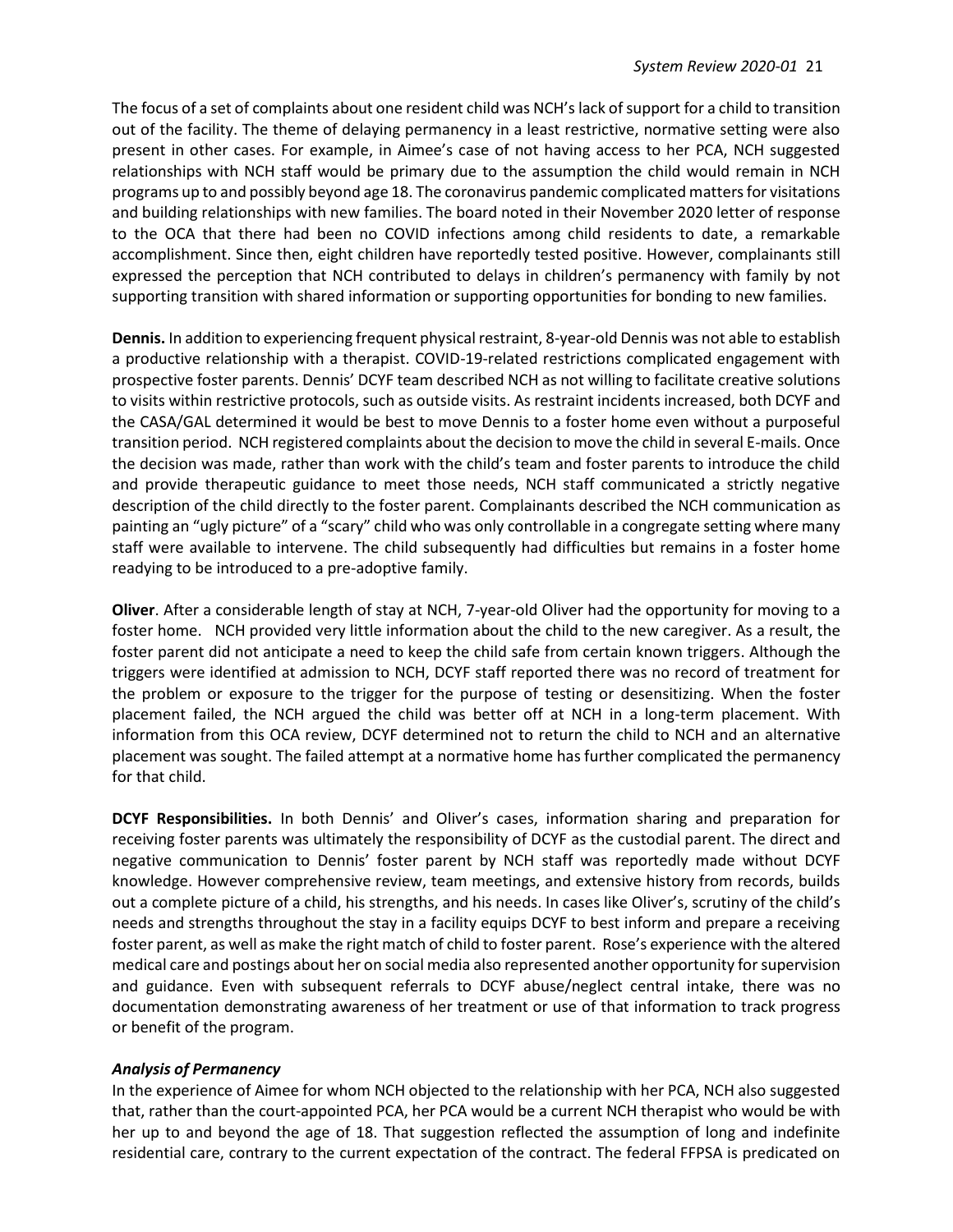minimizing children's separation from home or community. The new contracts reflect that new standard of care and expectation.

The new contracts also set expectations for explicit and comprehensive preparation of receiving caregivers when children leave a residential program. Success of transition is wholly dependent upon preparation through information sharing. Dennis and Oliver's experiences demonstrated the hazards of transition without advance knowledge and understanding of the complexity of needs with which institutionalized and traumatized children present.

The key takeaway is that institutional placements should be short in length of stay with discharge planning commencing at admission. The children's experience underscores the shared responsibility of residential provider, DCYF, and BCBH to ensure transitions home or to new homes are fully informed and supported. The cultural shift the contract demands of NCH and DCYF is the nurturing of a vision for children to have homes and connections in communities where they may thrive.

## **V. Conclusion**

There is no doubt that there are children who have been placed at the NCH who have thrived. This review is an account of concerns raised for children who had a different experience. Even with document review and first-hand accounts, an assessment such as this may appear subjective or unfair because it does not take into account the many successes achieved by the program. However, the number of complaints and incidents require attention under the OCA's RSA 21-V mandate to review. The delay in NCH pursuing training and incorporating sensitivity of trauma into programming may have delayed integration of advances in the science of child development and effective care. Moreover, the known negative impact of ineffective care on witness children warrants consideration for program assessment.

Of those complaints that were also referred to DHHS for investigation, the limited scope of abuse/neglect and licensing purview resulted in nothing that rose to a licensure violation or an abuse/neglect finding. However, with broader narrative examination there was evidence of factors that, when addressed, will promote an effective therapeutic milieu, grounded in a philosophical embrace of evidence-based, traumainformed care and permanency for children in their community.

NCH is valued by the community for its charitable care of children with complex needs. DCYF and other entities continue to use it as a placement for children. Yet the community knows little about what happens at NCH or what should happen. DCYF's reliance on the facility also sends a very different message than what some DCYF staff and administrators expressed about the quality of care at NCH. Despite these contradictions, NCH has demonstrated capacity for change and there is now a strong infrastructure in a legal and binding contract that establishes obligation for quality, effective, safe, evidence-based, and trauma-informed short episodes of care. To ensure success, the DCYF and BCBH will have to support and guide NCH as well as all other residential programs to make the changes, comply with contracts, and pivot to community-based offerings in the best interest of children.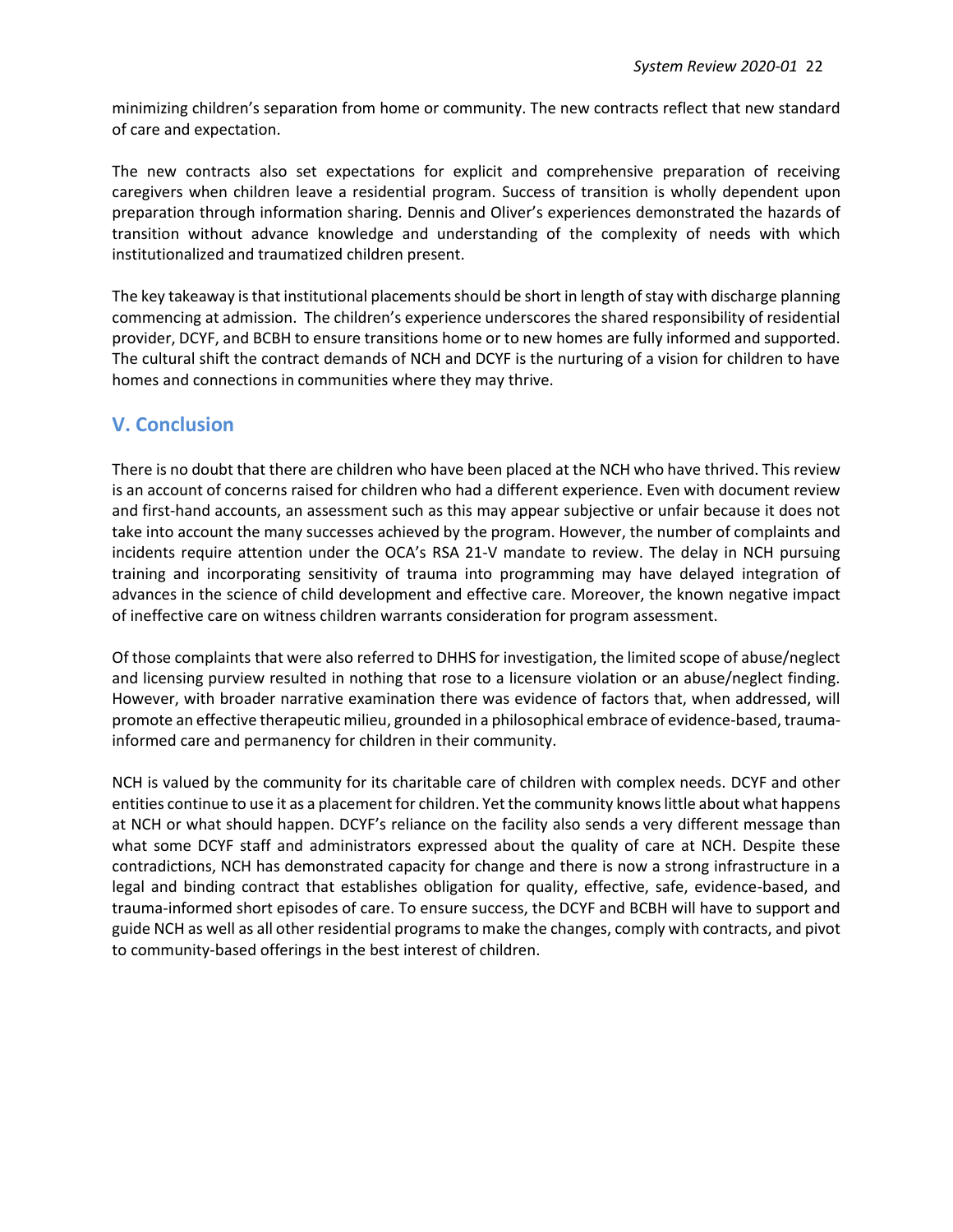## **VI. Recommendations**

- **NCH** Update the *NCH Behavioral and Emotional Support Guide* (NCH Guide) to reflect practice and policy consistent with requirements in the contract for evidence-based trauma-informed care
	- o Implement documented discharge planning upon admission
	- $\circ$  Upon admission, develop behavioral intervention safety plans for each child consistent with the requirements of RSA 126-U:3 to reduce the incidents of restraint
	- $\circ$  Create and implement a formal reduction plan for restraints with measurable goals
	- $\circ$  Develop a consistent practice and documentation system for medical and mental health management and medication monitoring
	- o Consult with DCYF nurses on children's medical care and medications
	- o Staff would benefit from training to include:
		- Residential Counselor Core Training (RCCT) through the Child Welfare Education Partnership
		- [One Trusted Adult](https://www.onetrustedadult.com/programs) training in engaging and working with children
		- [Know and Tell](https://knowandtell.org/) mandated reporter training
		- **E** National Association of State Mental Health Program Directors' Six Core [Strategies©](https://www.nasmhpd.org/content/six-core-strategies-reduce-seclusion-and-restraint-use) training
	- $\circ$  Develop flexible and creative accommodation for visiting and caregiver engagement, including during public health crises
	- $\circ$  Pivot to community-based offerings and supportive transitions of resident children
- **DCYF** –Document communications with NCH, including all court orders and plans for children's care and permanency
- **BCBH** Monitor compliance with NCH contract requirements. Give specific attention to traumainformed care, use of restraint, and medical care; and track outcomes for children
	- $\circ$  Track employment of evidence-based, trauma-informed models of care with associated training for all NCH staff
	- o Ensure training and implementation of Six Core Strategies© and general traumainformed care $31$
	- o Monitor incidence of restraints and use of Quiet Room for punishment and promote elimination of these practices
	- o Inform and monitor compliance with court orders
	- $\circ$  Monitor appropriate employment of clinical professionals and systems for implementing all levels of medical and mental health treatment
	- o Monitor discharge planning and associated outcomes
	- $\circ$  Monitor for evidence of a culture and practice that envisions family and community connections in normative living arrangements with expectation of limited short stay in residential care
- **DCYF/BCBH** Commit to/have confidence in transitioning from congregate care to communitybased services. Lessen dependency to place children at NCH.

<sup>&</sup>lt;sup>31</sup> Note: NCH is reported to have begun trauma-informed care training in September 2020 and attended introduction to 6-Core Strategies © in October 2021.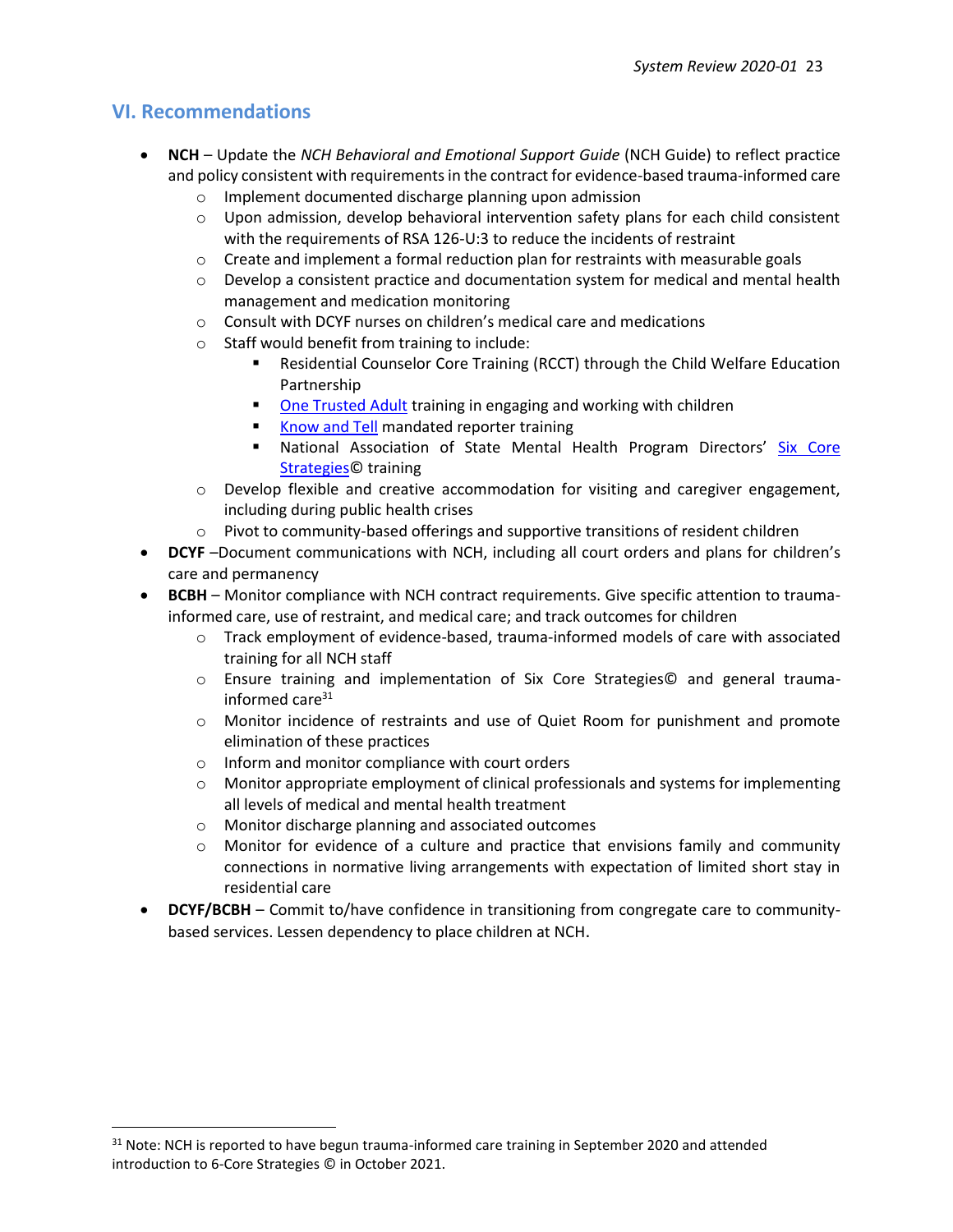### **VIII. AGENCY & FACILITY FEEDBACK**

On December 7, 2021, the OCA completed this review and provided advanced copies of the report to the director of NCH, the president of the NCH board of directors, and the DHHS Directors of the Divisions for Children, Youth and Families, and of Behavioral Health. We requested feedback on the report by December 14, 2021. Reponses are included below in Appendix A for DHHS and Appendix B for NCH. Appendix C includes the OCA's response to the NCH response.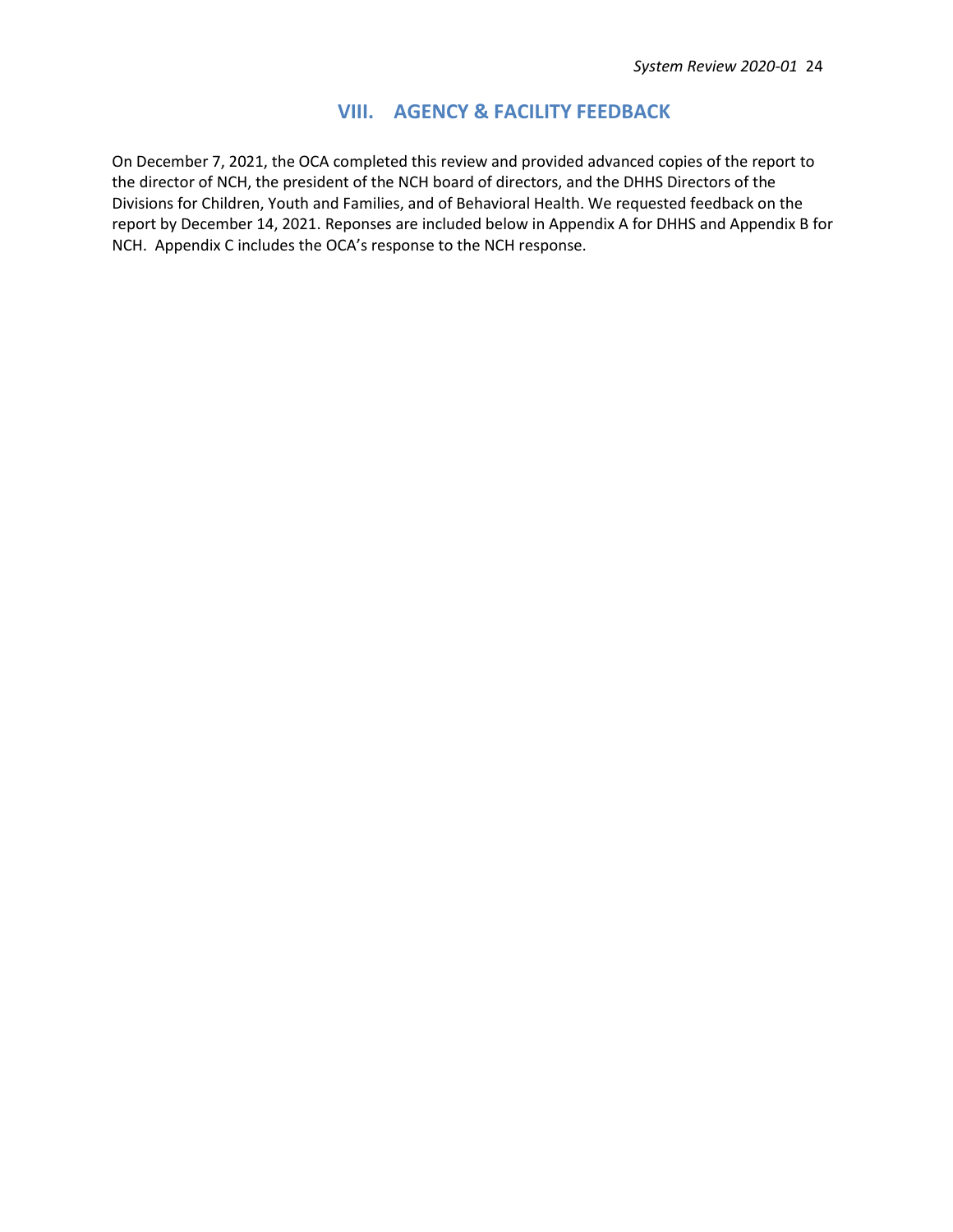#### **Appendix A – DHHS Response**

The DHHS did not respond to or provide feedback on the report. Informally we learned that although there was no response, the recommendations of the report aligned with DHHS initiatives under way.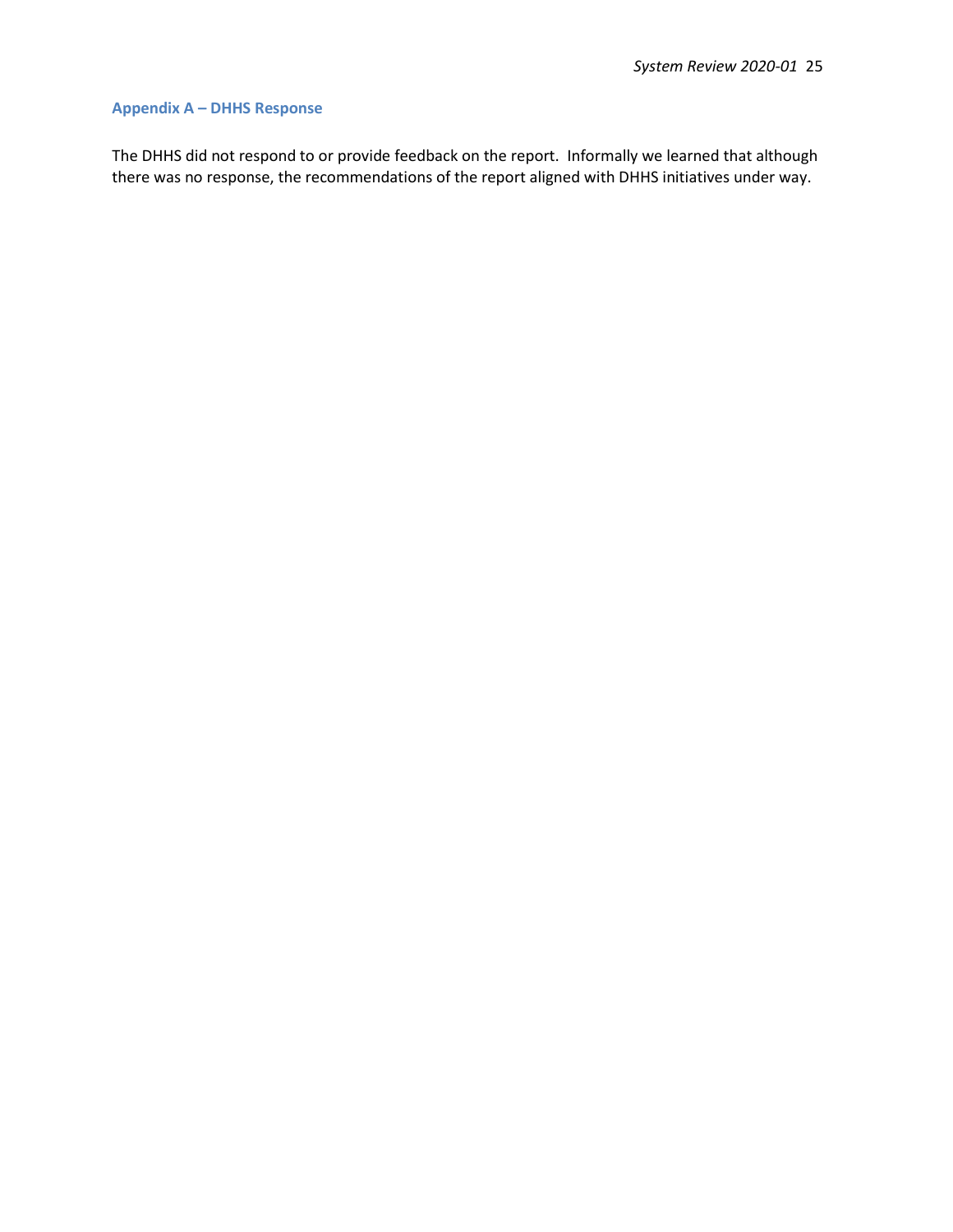#### **Appendix B – NCH Response**

(Please Note: The statement of response and accompanying photos submitted by the NCH follow as submitted. The OCA edited the NCH statement to correct the alias of a child that was incorrectly listed in the review report. Both have been corrected.)

The following is the response of Nashua Children's Home (NCH) to the System Review conducted by the Office of Child Advocate (OCA). It should be noted, however, per the OCA website, that this report was due on October 15, 2020, with the website indicating that any delay in the release of the report past that date would be posted on the website. No such notation was ever made. Also notable is while the final report is dated October 13, 2021, it was not provided to Nashua Children's Home for review until December 7, 2021. Further, NCH has been accorded the opportunity to respond, but must do so by December 14, 2021. At issue is a question of basic fairness, with a report provided 14 months past its published due date, with the respondent (Nashua Children's Home), having only seven days to generate a response to a 24-page document.

The OCA report contains a number of inaccuracies, and less charitably, falsehoods. There are also a number of identified complaints of which NCH had no knowledge, and is in a compromised position to respond absent additional detail. Lastly, we believe that the findings of the OCA belie a general lack of understanding of residential group care, with an absence of appreciation for the challenges of caring for groups of children, not solely individuals. The challenge for Nashua Children's Home, of which we are cognizant, is to continue with individualized programming, to the extent possible, given staffing resources.

The falsehoods referenced apply to the situations involving specific children, whom the OCA identified with aliases, and also to programmatic descriptions of NCH insofar as support for transition planning and reporting of abuse or neglect. Two cases in particular, "Oliver" and "Dennis" contained false information. The situations with other children will be discussed further on in this response:

**\*Oliver: Oliver's transition was buoyed by conferences between the Supervisor of his unit, his NCH therapist, other senior NCH Residential Program staff, the foster/pre-adoptive parents, the CPSW and the CASA. That "NCH provided very little information to the new caregiver" is preposterous on its face. NCH shared abundant information. That the placement failed three weeks later was in no way due to insufficient information sharing. That then eight-year old Oliver and his then nine-year old sister, also in placement at NCH (parental rights had been terminated, biological father was deceased, there were no other siblings) were then placed in separate residential facilities rather than returned to NCH, which had been their home for two years, remains one of the most compelling travesties in our ongoing relationship with DCYF and associated advocacy groups. Per phone calls from the now 10 year-old sister, who continues to call NCH with some regularity, there has been no face-to-face contact between the two siblings since their removal from the prospective foster/pre-adoptive home nearly 14 months ago**

**\*Dennis: The Supervisor of Dennis' unit was asked expressly by Dennis' CPSW from DCYF to communicate directly with the foster parent about Dennis. This communication was shared with DCYF. The CPSW's supervisor conveyed her thanks to NCH for having shared the information. It was never communicated to NCH that the communication was an "ugly picture of a scary child." We were asked to offer our experience with Dennis' behavior and effective de-escalation techniques. We shared our experience with Dennis, honestly and openly.**

**\*The OCA report, in Section IV-A cites** *"…unwillingness to accommodate therapeutic needs or therapeutic matching between child and therapist, and lack of support for visits or transitions to foster*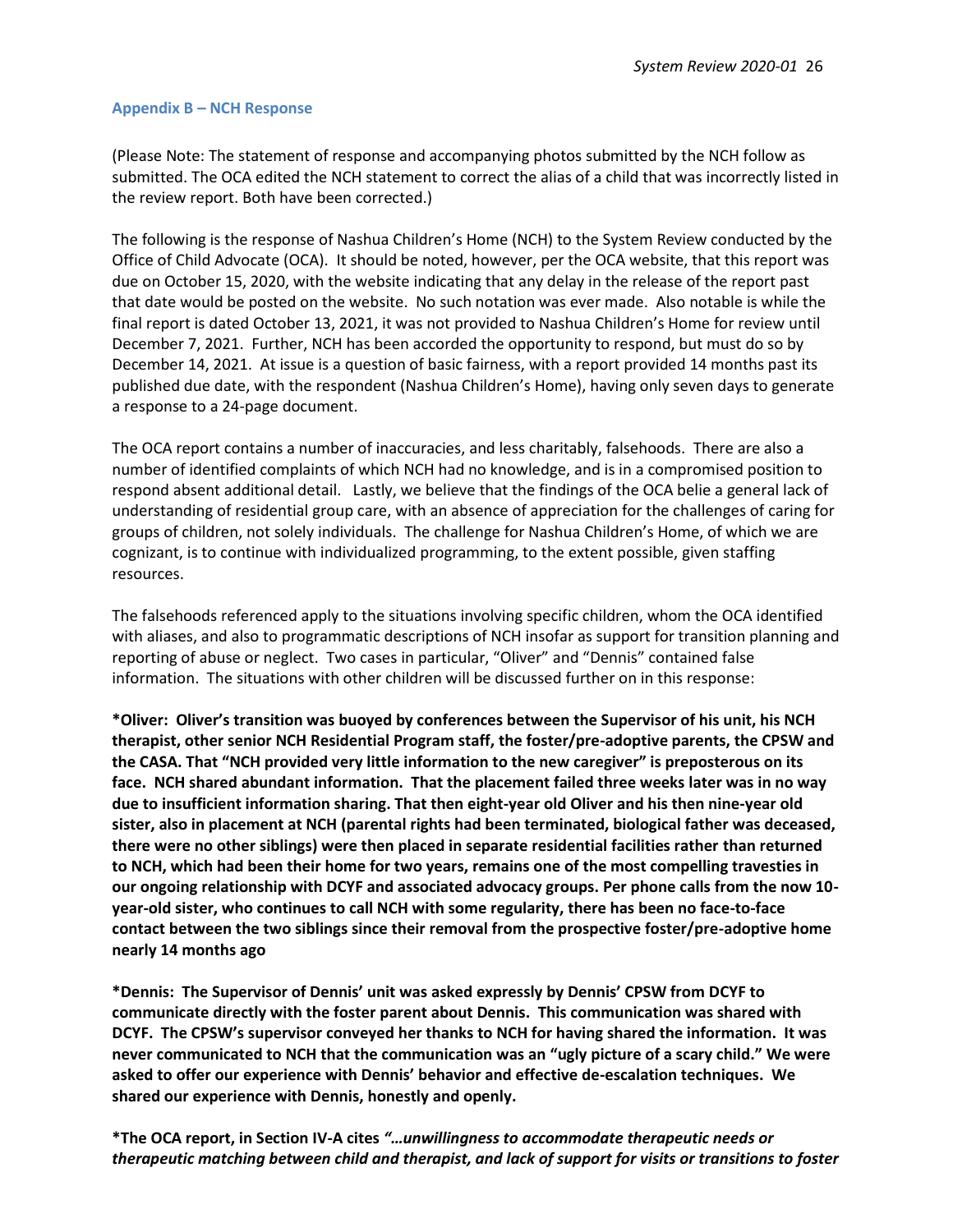*or adoptive homes***." NCH was provided no context for this statement, no examples of these dynamics, save for these specific cases cited. This section also noted "***referrals for allegations of abuse or neglect at NCH made by NCH staff to DCYF abuse/neglect central Intake more than six months after the alleged incidents occurred."* **NCH is aware of no such occurrences, and neither DCYF Special Investigations nor CCLU has indicated any instance of delayed reporting by NCH staff. We are aware of one instance, cited later re: a medical practice, whereby notification was made to CCLU by an external clinical supervisor of a former NCH staff member, which was some months delayed.**

NCH recently achieved accreditation through CARF International. Accreditation is for a three-year period, the maximum time period allowable by CARF. Noteworthy is that none of the CARF recommendations for NCH going forward align with those of the OCA, and the CARF report specifically cites the "*camaraderie*" among staff, and "*a palpable sense of staff unity and response*," a far cry from "morale" issues noted by the OCA, absent any context whatsoever. The CARF Surveyor conveyed to NCH that the ongoing challenge for us will be to maintain conformance with over 1,300 CARF standards, while continuing to embrace the culture of who we are, our child-centeredness, our prioritization of the needs of children and families. The Accreditation Report issued by CARF reads in part, *"Community partners report that NCH enjoys an excellent reputation in the community. This is its first CARF survey, and the organization, with the assistance of a consultant, prepared well for the accreditation process. In addition to its many strengths, the organization has some areas for improvement that are noted in the recommendations of this report, including in the areas of health and safety and workforce development. The organization is aware of the areas that should be addressed and has the commitment and willing staff to do so. The positive attitude demonstrated to the recommendations and consultation offered instills confidence that the organization will use the results of this survey to further improve organizational and service quality. Nashua Children's Home appears likely to maintain and/or improve its current method of operation and demonstrates a commitment to ongoing quality improvement. Nashua Children's Home is required to submit a post-survey Quality Improvement Plan (QIP) to CARF that address all recommendations identified in this report."* The "Areas of Strength" identified by CARF, some in stark contrast, to the allegations of the OCA are:

*-The leadership of NCH is competent, hardworking, and knowledgeable. The leadership team members are experienced and dedicated to ensuring that the needs of the persons served are addressed. The work and service delivery culture that leadership fosters is characterized by camaraderie, a palpable sense of staff unity and response, and appreciation for each other and the persons served.*

*-The organization's leadership is supported by a cadre of energetic, creative staff members who work with a team spirit and are appropriately involved in accountability for the organization's operation and strategic planning. Staff members are invested in their work, as evidenced by their positive, respectful, proactive, and enthusiastic attitudes and their thoughtfulness and creativity. They are dedicated to the highest level of care.*

*-The organization's' leadership and staff members are congratulated and recognized for the quality of services they have continued to provide during the COVID-19 pandemic.*

*-The organization has in place a strong framework of business function policies, written procedures, and plans. This is evidenced by its continued growth over the years. The leadership continually looks for areas in which to increase services and to have different locations to provide much-needed services.*

*-NCH has an open-door policy for family visitation in a non-pandemic timeframe. Each youth has a visiting plan that is developed by the youth's team and is unique to family needs.*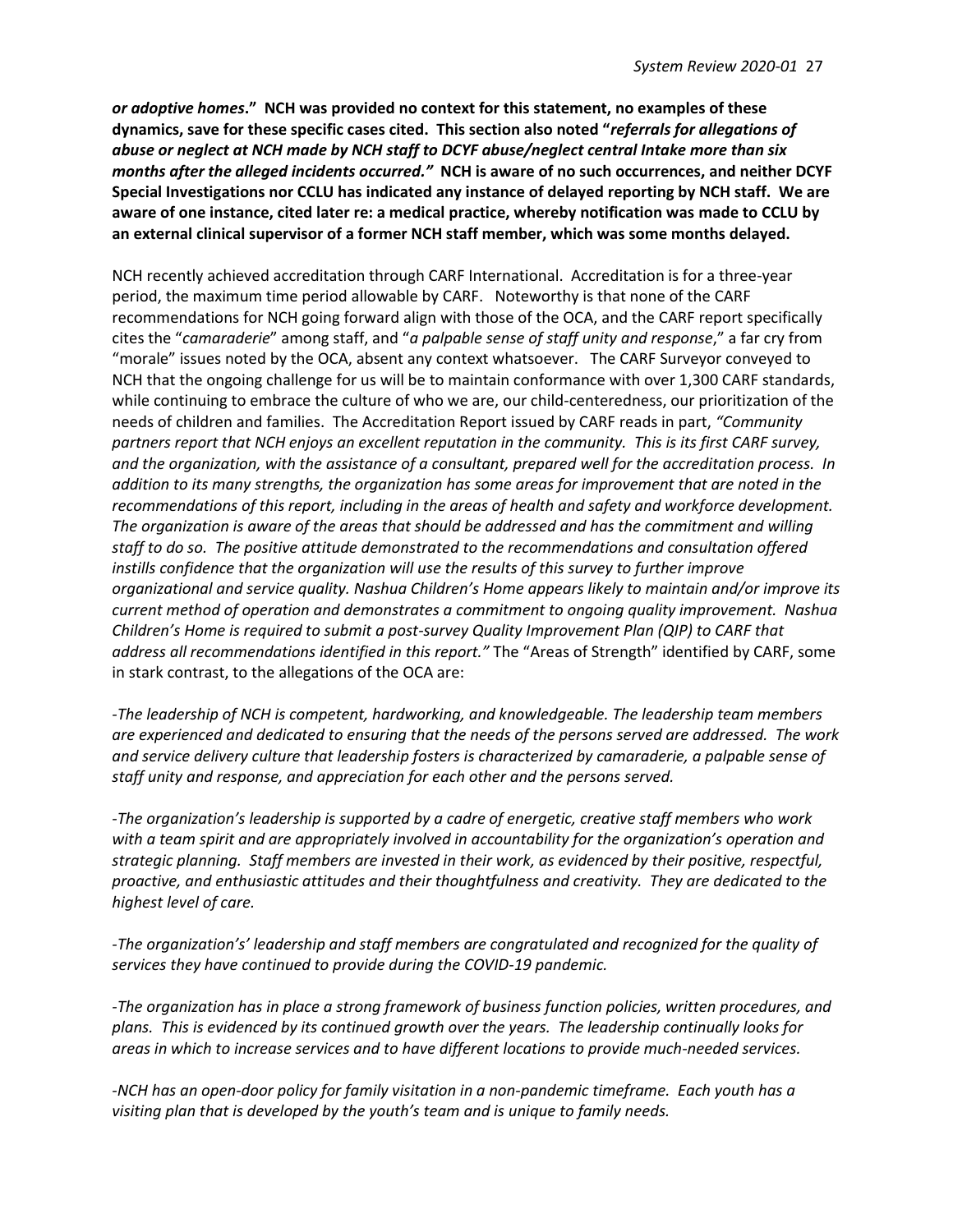*-Youth that have been served at NCH stay in touch with the staff. They send cards, staff members attend their weddings, and they report their success stories back "to their families," as they consider the staff members at NCH an essential part of their extended families.*

*-NCH is located on a large campus with many buildings, plus an additional campus that is located in another area of the community. The grounds and buildings utilized in the provision of services were clean; well maintained; and, at the time of this survey, completely decorated for Halloween as each unit was involved in a decorating contest.*

*-An active, committed board governs NCH. Progressive, supported board members willingly contribute their time and talent to ensure that the organization's mission is fulfilled.*

*-Effective communications are valued at NCH. Referral sources, staff members at all levels, and board members are encouraged to provide input and feedback to the organization.*

*-NCH's board of directors invites a staff members from each level of the organization to board meetings as a guest to introduce themselves to the board and share their role in the organization. This allows the governing board to know staff members at every level and to ensure that staff members at every level of the organization understand how important they are to the success of the organization.*

Notably, CARF issued no recommendations for quality improvement in the area of Individualized Planning, Transition/Discharge, Medication Use or Promoting Nonviolent Practices. The full Accreditation Report is attached.

#### Other areas:

\*There was perhaps a misunderstanding around the history of NCH insofar as participation in traumainformed training. The clinicians of NCH, several years ago, did participate in Trauma-Focused Cognitive Behavioral Therapy (TFCBT), offered at Dartmouth. Beginning in March, 2020, ALL Residential Program staff commenced training in ARC (Attachment, Regulation, Competency) sponsored by the Justice Resource Institute (JRI). This training was interrupted due to COVID, but in March 2021, all staff did complete the training. Our affiliation with the trainer assigned by JRI continues on a monthly basis. All Nashua Children's Home Residential Program staff recently attended a day-long training, on-site, on "Fostering Identity Development & Resiliency in Youth," presented by Dr. Tana Bridge of Eastern Michigan University.

\*NCH does not disdain evidence-based practices but continues to believe that there's a place for "practice-based evidence," meaning the value of tried and true practices with children which have been "evidenced" to be effective over time. <https://onlinelibrary.wiley.com/doi/abs/10.1002/cpp.379>

\*Regardless of the explanations offered re: Quiet Room and Seclusion, the use of our Quiet Room by children does not equate to Seclusion as defined by RSA: 126-U, as the space is continually staffed when children are present. The Quiet Room is sometimes requested by children of their own volition, knowing that is it a neutral, low-stimulation area. Children needing space from their respective milieu often have the opportunity to settle elsewhere as well, in various staff offices, in the "rec room," or in the newly opened "Sensory Room" (photos attached).

\*Nashua Children's Home typically does not utilize law enforcement to manage behavior within our programs. There are times, however, where physical safety is paramount, and the situation can be most effectively resolved with the assistance of law enforcement. Unfortunately, this will be increasingly true with the growing hesitancy to utilize physical restraint when necessary. This is one of those "both way" situations where A (child's behavior being extremely disruptive)-B (our being encouraged to refrain from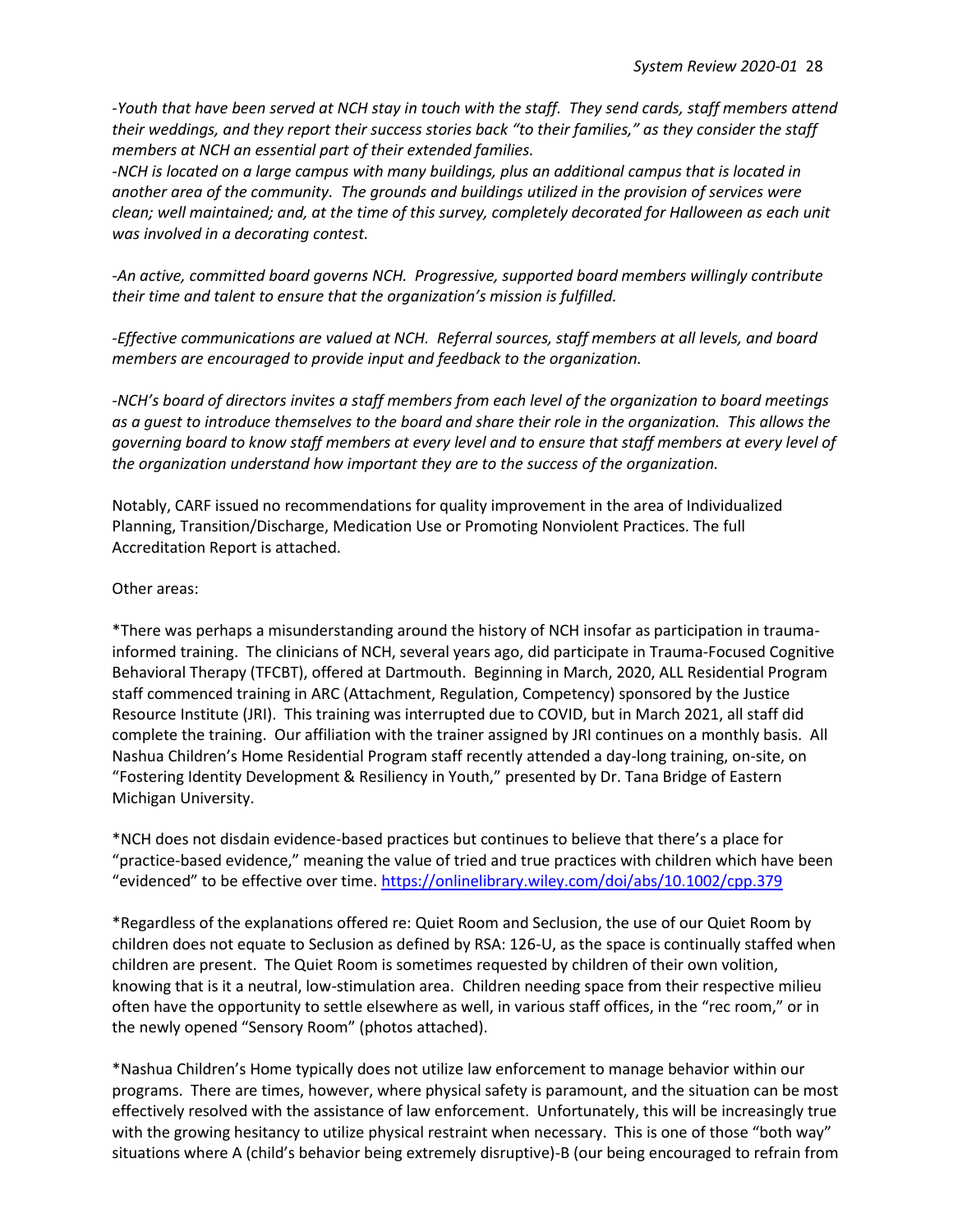physical intervention) =C (involvement of law enforcement), but NCH has been encouraged not to utilize C either. For the record, over the course of years, Nashua Children's Home has maintained a mutually beneficial, and optimally cooperative relationship with the Nashua Police Department, including their response to a tragedy 20 years ago wherein a Nashua Children's Home staff member was murdered. We utilize law enforcement judiciously, and we believe prudently, only when necessary.

#### Other children:

\*Aimee: In this instance, it was absolutely the case that NCH had no prior knowledge that a PCA had been assigned, and was not furnished the court order stating such. The concern with the former therapist serving as PCA was initiated by the current therapist and then reinforced, as a general concern, by the Community Program Specialist of BCBH, our primary liaison with that state agency. The child subsequently leaving NCH had nothing to do, as far as we know, with the PCA issue. We were informed on a July Thursday that she was to be discharged to her family on Friday. This resulted in a beach activity for her unit returning early, the girl herself being upset. The plan, prior to this, endorsed by both the girl, her family, DCYF and her GAL, was for her to remain at NCH through her high school graduation, and then to seek tenancy in the NCH Transitional Living Program (TLP), which remains in the lives of youth far past the closure of their case by DCYF and/or CASA/GAL. The TLP as a program was to be the default PCA, NOT the then NCH therapist. Instead, she returned home and reportedly experienced some of the negative outcomes affecting youth her age (i.e., pregnancy, dropping out of school) who leave the child-protective or juvenile justice system.

\*Anthony: As noted by the OCA, there was not a finding that the physical intervention with Anthony violated RS 126:U. Another area in which the challenges of residential group with at-risk youth is not fully appreciated by monitoring and regulatory agencies is in the need for staff to exercise split-second decision-making. This was an instance where a boy with a history of being sexually trafficked was threatening to leave the facility, and moved to do so. Supervising staff needed to decide whether to allow this boy access to Nashua city streets, where the episode of being sexually trafficked could easily reoccur, or to prevent him from doing so. Staff chose the latter route, doing so with the belief that those responsible for his court-ordered placement through the juvenile justice system would expect us to prevent the boy from absconding if we were able to do so. We later learned that the positon of DCYF in these situations did not support our doing so, thus staff have now been instructed to not interfere with older adolescents who are attempting to abscond from the facility.

\*Rose: In this case, the attending physician most certainly did instruct staff to have her engage in a "sitting" toileting program, with these documents furnished to the OCA. He also asked whether this program was "productive." The only way for staff to ascertain the productivity of this program was to ask Rose, and Rose was offered the choice of staff member to whom to communicate the productivity. Snack was never withheld as a component of the program, though she was told, as a "first things first" matter upon returning from school, that she had to sit for the prescribed number of minutes prior to having snack. Rose feeling "safe" in the program and being able to report to the staff member of her choice was corroborated by Rose in her interview with CCLU.

\*Dennis: There have been ongoing efforts to program for "Dennis" at bedtime, per his needs. These include the assignment of a 1:1 counselor for him at times, the use of various music devices, many of which have been successful. The majority of physical interventions with Dennis range from 1 to 4 minutes. Given the focus on Dennis, it would have been instructive for the OCA to contact his Guardianad-Litem for her opinion on the effectiveness of his NCH programming. If this has not occurred, perhaps her opinion could be solicited going forward.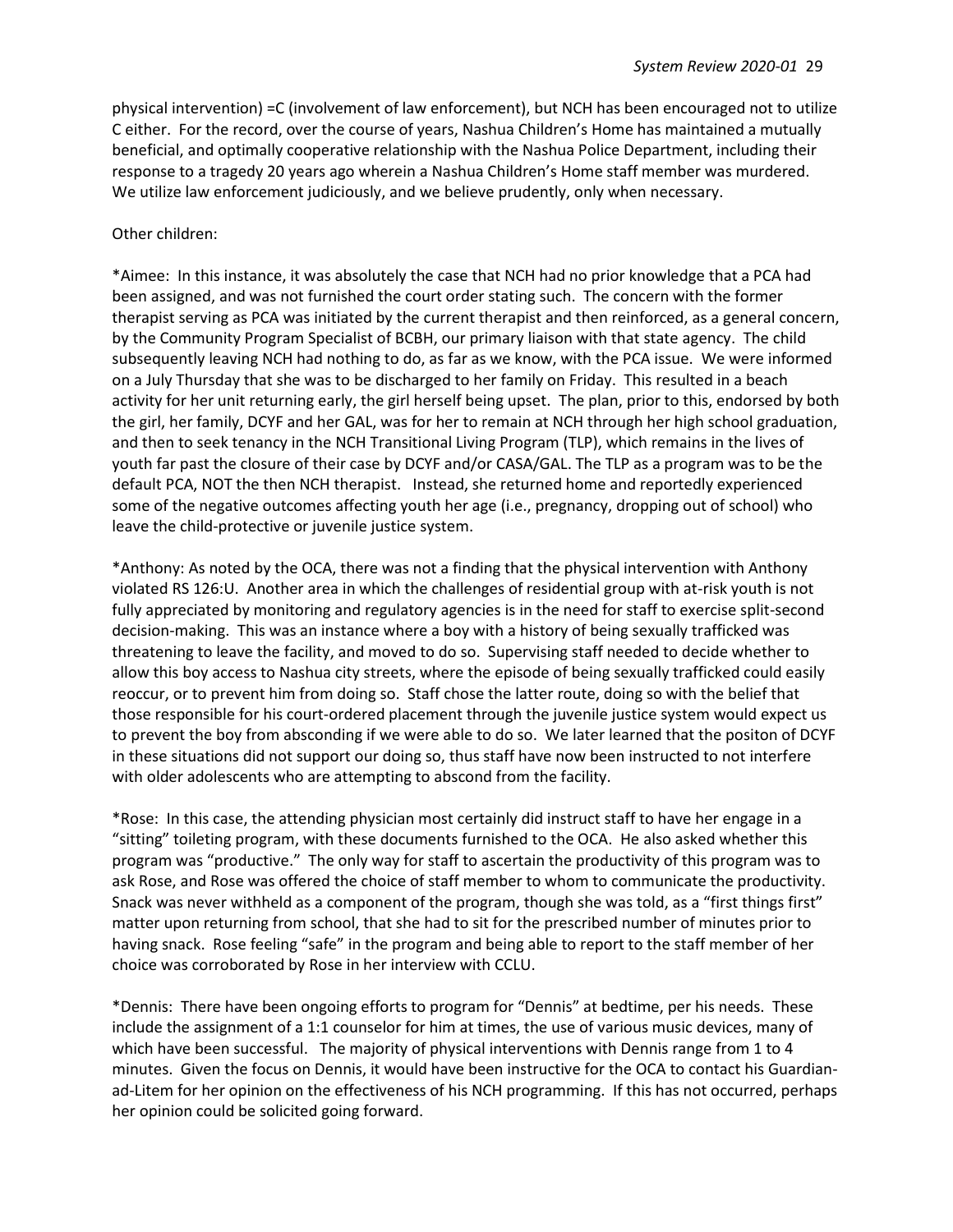\*Jake: The 16-year-old, placed within a peer group of nine other adolescent boys was disrupting the milieu after bedtime. Had Jake not been placed with a peer group, but alone, perhaps staff could have invested more time in the resolution of this situation prior to putting hands on Jake in an attempt to move him away from the peer group.

In closing, Nashua Children's Home has reviewed the finding of the OCA, in a report that was due nearly 14 months ago, with no intervening explanation for its delay. We have responded with thoughtfulness and transparency, within the limits of the 7-day time frame that we were accorded. We believe some of the accounts relayed by the OCA to be simply false, and others with the level of information made available to NCH so scant as to make an informed response nearly impossible. Lastly, we compared the report of the OCA to the Accreditation Report of CARF International, an internationally-recognized accrediting body. The CARF report represented a two year process that was inclusive, transparent, thorough, and on time. The reader, we believe, can plainly see that the two reports reached vastly different conclusion on the services to children and families provided by Nashua Children's Home.

Respectfully Submitted,

David Villiotti

Executive Director

#### *NCH New Sensory Room*

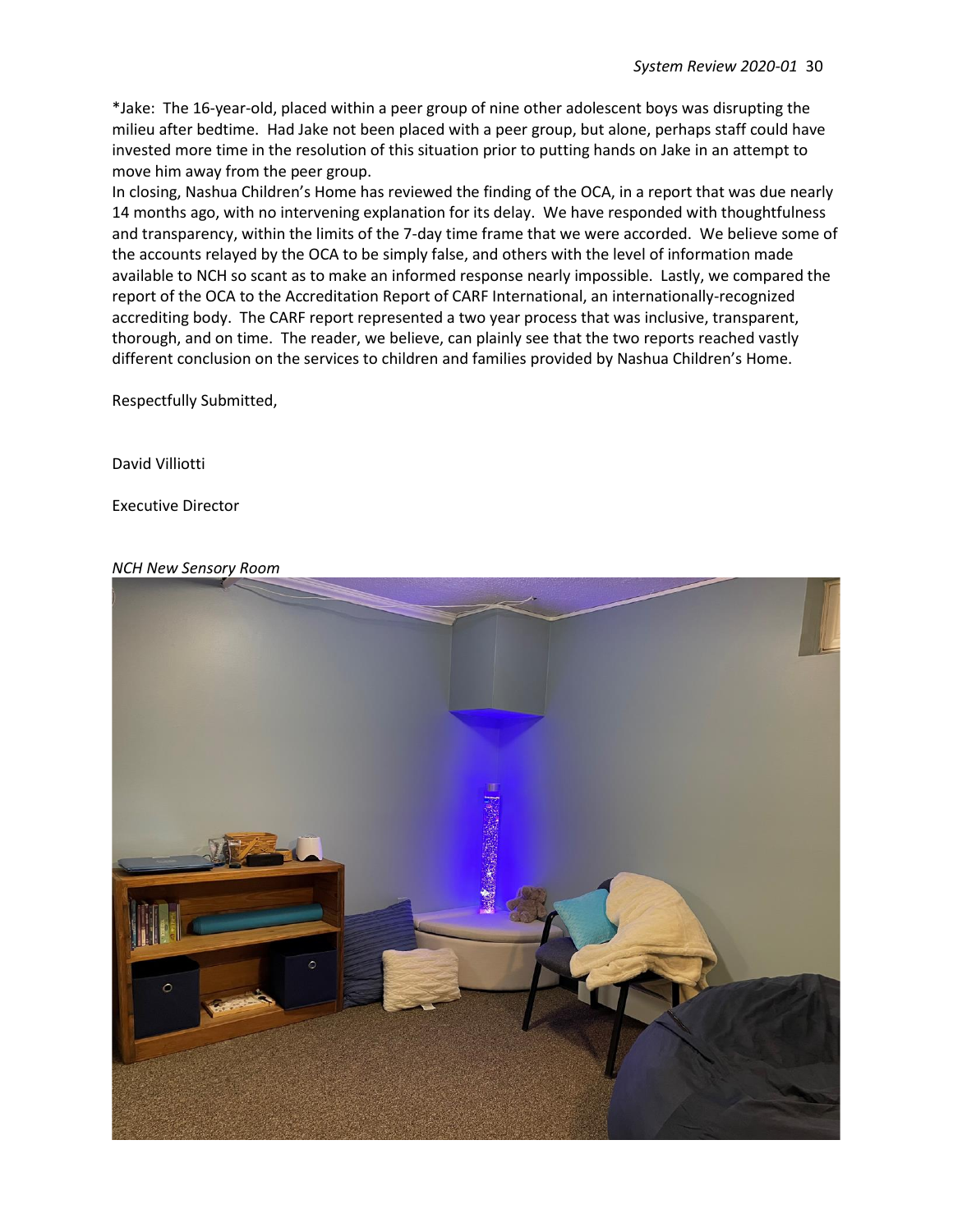#### *NCH New Sensory Room*



#### **Sensory Room Items**

- -Sensory Swing
- -Crash Pad
- -Sensory Bubble Tube and Vibration Bench
- -Yoga Ball
- -Sensory Trampoline
- -Sound Machine
- -Star Projector
- -Bluetooth Speaker to play music
- -Portable DVD Player with Yoga/Meditation/Breathing exercise DVDs for younger and teen age groups
- -Fidget Toys
- -Zen Garden
- -Sensory Body Sock
- -Sensory Weighted Vest
- -Various Sensory blankets and pillows
- -Stuffed animal that does guided breathing exercises to calm